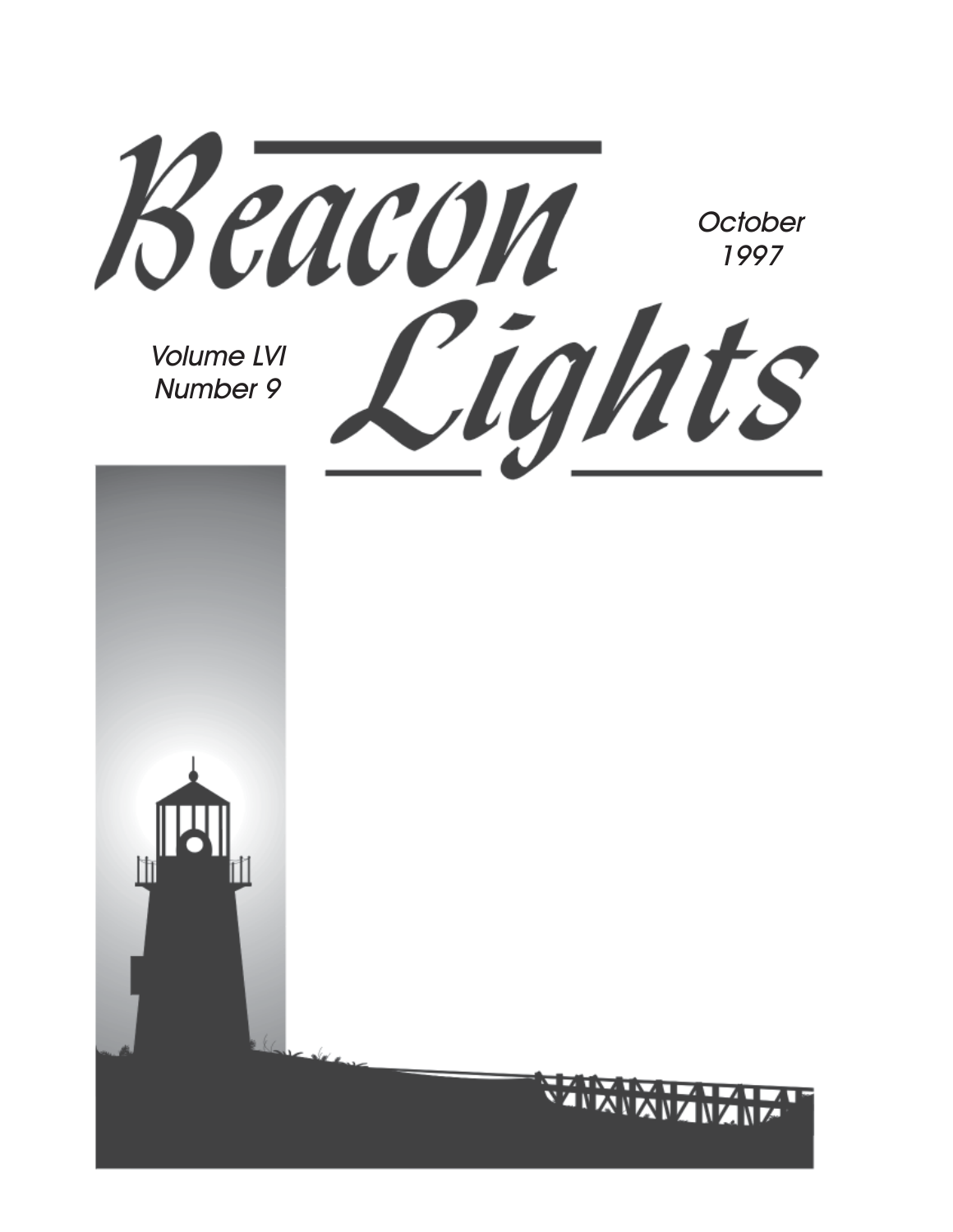### **Table of Contents**

#### **EDITORIAL**

| 3                 | LUIURIAL<br>The Perspicuity of the Bible                                                                                          |
|-------------------|-----------------------------------------------------------------------------------------------------------------------------------|
| 5                 | <b>FRUITFUL BRANCHES</b><br><b>A Teacher's Burrden</b>                                                                            |
| 6                 | <b>FROM THE WEB</b><br><b>Head Coverings for Women</b>                                                                            |
| $\overline{7}$    | <b>GEM OF THE MONTH</b><br>Comfort                                                                                                |
| 8                 | CHURCH FAMILY<br><b>Be Ye Separate</b>                                                                                            |
| 10                | Music<br><b>Psalter 134–Praise and Trust</b>                                                                                      |
| 11                | DEVOTIONAL<br>The Song of Zion                                                                                                    |
| 15                | <b>WHERE WE STAND</b><br><b>Healthy (Humble) Esteem of Self</b>                                                                   |
| 17<br>20<br>21    | <b>CHURCH HISTORY</b><br>Interview with Rev. C. Hanko, Part 1: The Student<br>In Wittenberg<br><b>Statue of Dr. Martin Luther</b> |
| 21                | <b>MINDING MISSIONS</b><br>A City on the Hill                                                                                     |
| 23                | <b>KIDS PAGE</b><br>The Flower (3)                                                                                                |
| <b>BACK COVER</b> |                                                                                                                                   |

**Church News**

#### **Cover Picture: The Pulpit of Dr. Martin Luther**

In the Palace Church of the German city of Wittenberg, there is still the pulpit where Dr. Martin Luther has preached. Under it you see his grave with a commemorative plaque in copper mounted on marble. The pulpit is handmade of oak wood. At the left are the historic pews with the coats of arms of important people who helped and protected the Reformer, among them, King Frederick the Wise, the Elector of Saxony. During a bombardment in 1760, most of the church went up in flames but was completely restored. Also during the war with Napoleon, a partial destruction occurred, but again, all was renewed.

*J.P. deKlerk*

#### **BEACON LIGHTS**

#### BEACON LIGHTS STAFF

#### DEPARTMENT MANAGERS

| Steve Spencer |
|---------------|
|               |
|               |
|               |
|               |
|               |
|               |
|               |
|               |

| Subscription Manager Mike Feenstra (616)531-2349 |  |
|--------------------------------------------------|--|
|                                                  |  |
|                                                  |  |
|                                                  |  |
|                                                  |  |

#### EXECUTIVE FEDERATION BOARD

| Rev. C. Terpstra |
|------------------|
|                  |

All information and letters pertaining to the contents of the *Beacon Lights* mail to (e-mail if at all possible, or computer disks preferred):

#### EDITORIAL OFFICE

John Huizenga W1009 Cemetery Road Randolph, WI 53956 Phone: (414)326-5196 Internet: jhuize@peoples.net

#### Subscription Price: \$10.00

For a subscription or an address change, please write: Beacon Lights P.O. Box 375 Jenison, MI 49428

#### EDITORIAL POLICY

The articles of *Beacon Lights* do not necessarily indicate the viewpoint of the Editorial Staff. Every author is solely responsible for the contents of his own article.

The *Beacon Lights* encourages its readers to contact the editorial office with any questions or comments. Letters may be edited for printing. We will not publish anonymous letters, but will withhold names upon request.

If any material of *Beacon Lights* is reprinted by another periodical, we will appreciate your giving the source and forwarding the printed periodical to the Editorial Office.

*PUBLISHED MONTHLY BY THE FEDERATION OF PROTESTANT REFORMED YOUNG PEOPLE'S SOCIETIES*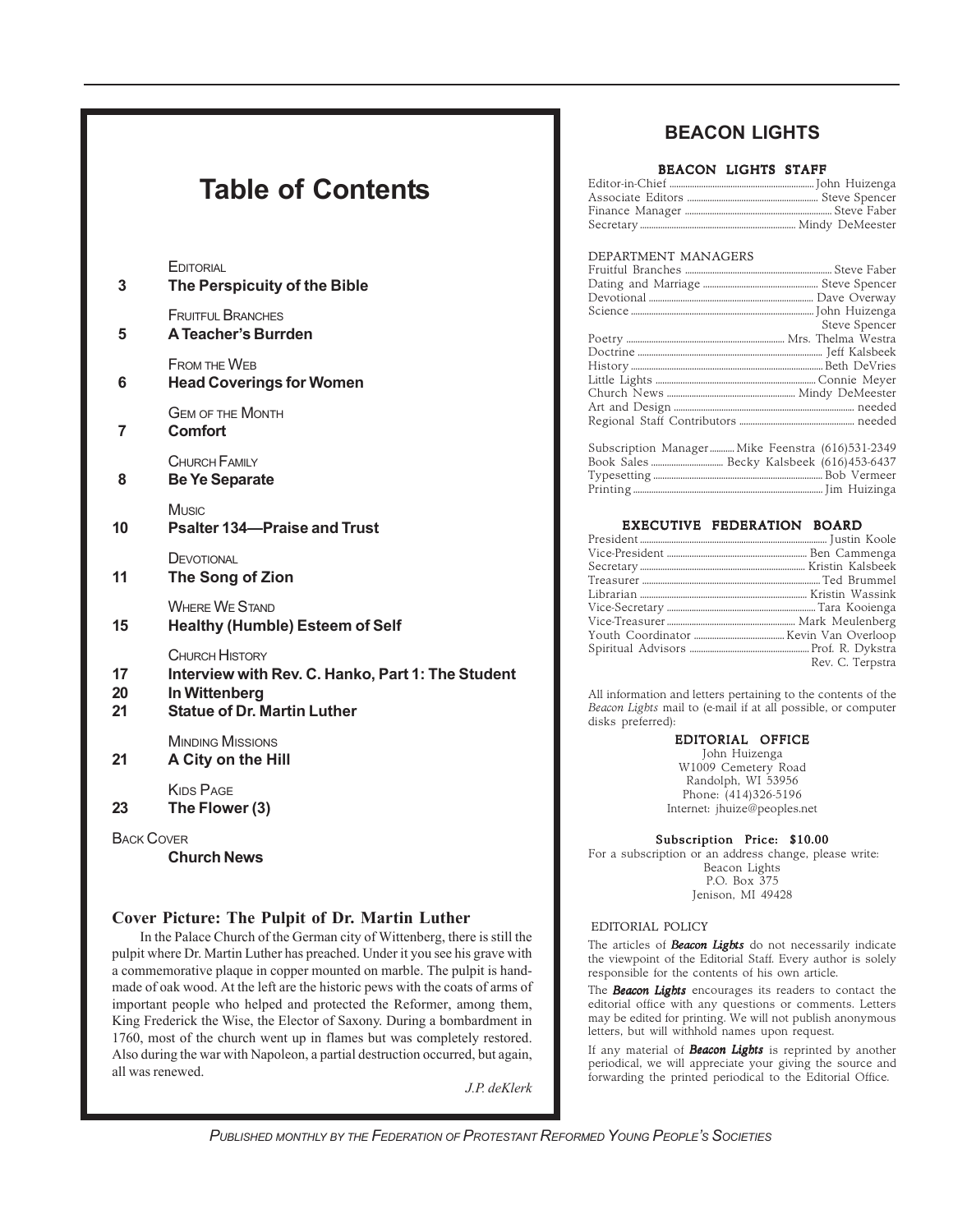

## The Perspicuity of the Bible

By Mike Feenstra

Cober is here again. The time of year when most of us are well back into the normal<br>routine of school, work, and church life. For some of you, this means the demands of<br>learning at the university level. The first few weeks routine of school, work, and church life. For some of you, this means the demands of learning at the university level. The first few weeks of school are past, and you are starting to get deep into the material. Your classes may be in Philosophy, the Sciences, or Business. Right now, you are probably thinking that the teaching at the university is contrary to what you have learned in our Christian schools. Therefore, there may be questions arising in your mind about the material you are studying. Perhaps you were intimidated by the learned doctor who stood lecturing in front of you today, directly challenging the truths of Scripture. What should you think? What are we as Christians to think about the wisdom of this world as it is evident in the institutions of higher learning? Is it true wisdom? According to Scripture it is not. There God says that He destroys the wisdom of the wise and reveals true wisdom unto those who are the simple of this world. This true wisdom is the knowledge of God and His Son Jesus Christ, and the keeping of His will in all our lives (Prov. 9:10, Deut. 4:6).

 The fact that God reveals His truth to the humble of this world implies that His Word is clear to even the simplest of minds. This is what we call the doctrine of the perspicuity of the Bible. God restored this truth to His church through the work of the men of the Reformation like Martin Luther and John Calvin. They stood over against Rome which taught that only the clergy could read and understand the Scriptures. About this teaching of Rome, Calvin comments on Psalm 119:130 with these words: "Let the Papists mock, as they are accustomed to do, because we would have the Scriptures to be read by all men without exception; yet it is no falsehood which God utters by the mouth of David, when He affirms that the light of His truth is exhibited to fools (that is, to the "simple" of vs. 130, MPF)."

 The Reformers were not content only to speak against Rome on this issue, but to act by translating the Scriptures into the languages of the common people. Just think of the persecutions men like William Tyndale and John Wycliffe endured because they translated and distributed the Bible. Are we as zealous for this truth today when men of higher learning cast doubt upon the perspicuity, infallibility and sufficiency of the Holy Scriptures?

 This is exactly what these men do when they teach the vain philosophy of higher criticism! Man attempts to explain the Scriptures through Science so that the miracles are denied and ultimately the whole gospel. The schools of higher learning also cast doubt on the Holy Scriptures when they openly contradict God's Word by promoting both materialism and the pursuit of honor in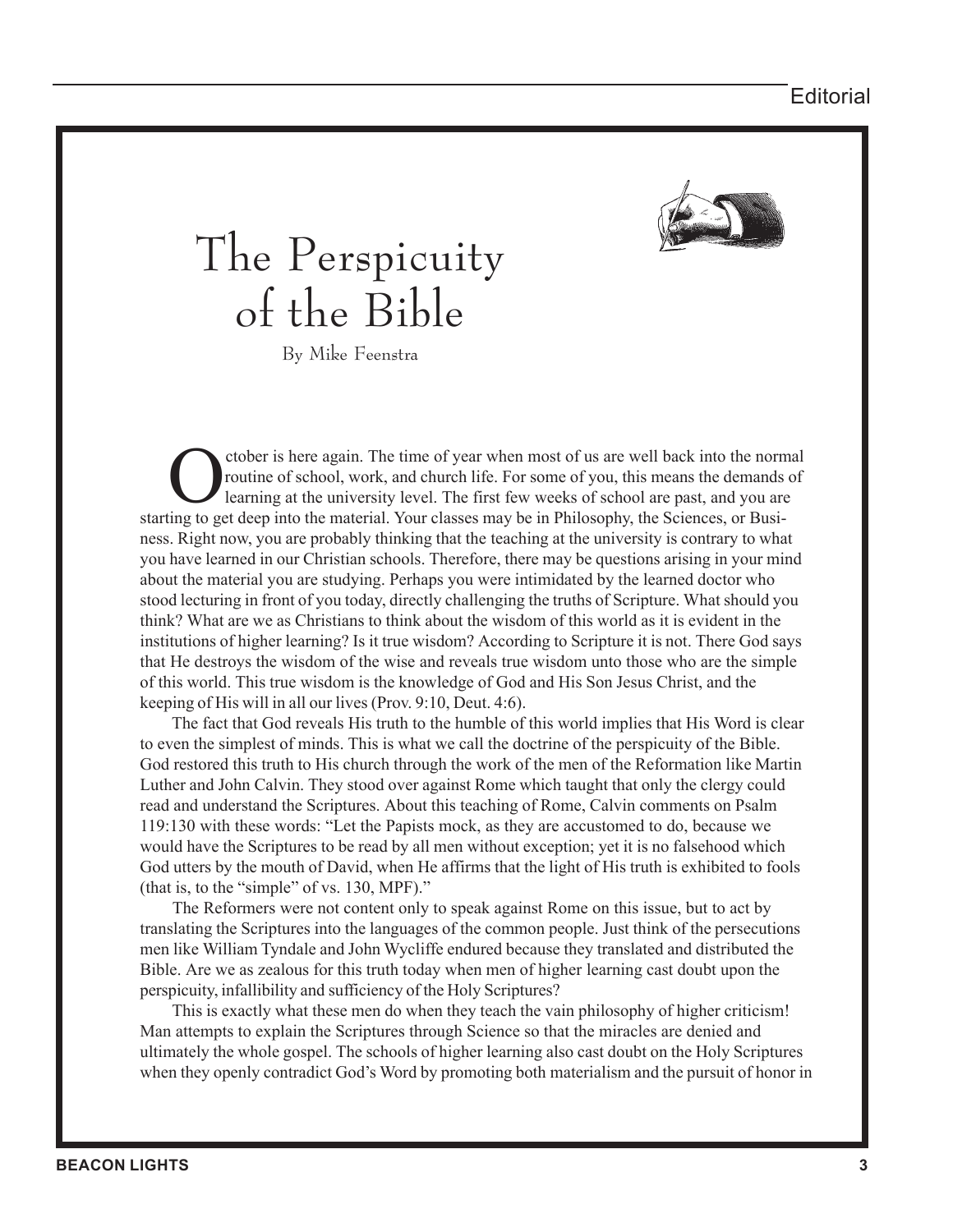this world. These philosophies are very real temptations for us, especially our young people. Therefore, we all must be awake and ready to do battle with them because in many colleges these greedy philosophies are promoted vigorously. They tell us that we must have confidence in our own strength until we achieve our dreams. To the world this is wise. Therefore, the men of this world busy themselves with many years of study so that they can be great men, the "teachers" of this world.

 Over against these false teachings the Word of God says that, "the testimony of the LORD is sure, making wise the simple" (Psalm 19:7b), so that even the smallest child or simple person who has faith in Jesus Christ can say, "I have more understanding than all my teachers: for Thy testimonies are my meditation" (Psalm 119:99). Against this truth the world can only stand and mock saying, "The simple are most wise?" They are like the Pharisees of Jesus day who mocked the man born blind. After Christ healed this man, he manifested his faith in thanksgiving to God. Upon hearing this confession, the Pharisees proudly responded, "Thou wast altogether born in sins, and dost thou teach us?" (John 9:30- 34). This response of the Pharisees was pure unbelief, and those who repeat the same words today do the same. They want nothing to do with Christ because they don't want to give God all the glory. Christ's suffering on the cross is foolishness to them because they refuse to heed the command of Jesus in Matt. 18:3 where He says, "Verily I say unto you, Except ye be converted and become as little children, ye shall not enter into the kingdom of heaven." They will not obey the gospel's command to repent and confess that they are blind. Their pride will not allow it, for God hardens them by the preaching of His Word.

 On the other hand God uses this same preaching to open the eyes of His elect. He does this by making them realize that by nature they see not. Our Lord teaches us this truth when He says, "For judgment I am come into this world, that they which see not might see; and that they which see might be made blind" (John 9:39). Christ came into this world to blind those who seem to be "wise" in this world, the "teachers" in the universities who teach contrary to God's law. And Christ also comes to reveal Himself to those who are the "blind" of this world. In God's school of wisdom the only pupils are "little children."<sup>1</sup> He reveals Himself to them because then at the Judgment Day He will receive all the glory for the salvation of His people, and the "wise" of this world who think they prosper by their own hand will be exposed as fools.

 He reveals Himself to His children in the way of their meditation upon Him (Psalm 119:99b). His Word may be clear to all His people small and great, but only if it is studied. I fear that we often lose sight of this truth because we think that we know all that there is to know about the Scriptures. There must be development in wisdom through study but only in childlike dependence upon God. In this way Christ makes us, the simple, truly wise for He makes us to know God and Himself and this knowledge is eternal life (John 17:3). With this in mind, we need not be afraid of the learned university professor who may laugh at us for we rest on God's Word in Psalm 19:7b, the versification of which is the familiar words of Psalter #40, stanza 1: "His truth makes the simple most wise the truth that is sure evermore."  $\triangleleft$ 

1 *Calvin Commentaries*, I Cor. 1:17

*\_\_\_\_\_\_\_\_\_\_\_\_\_\_\_\_\_\_*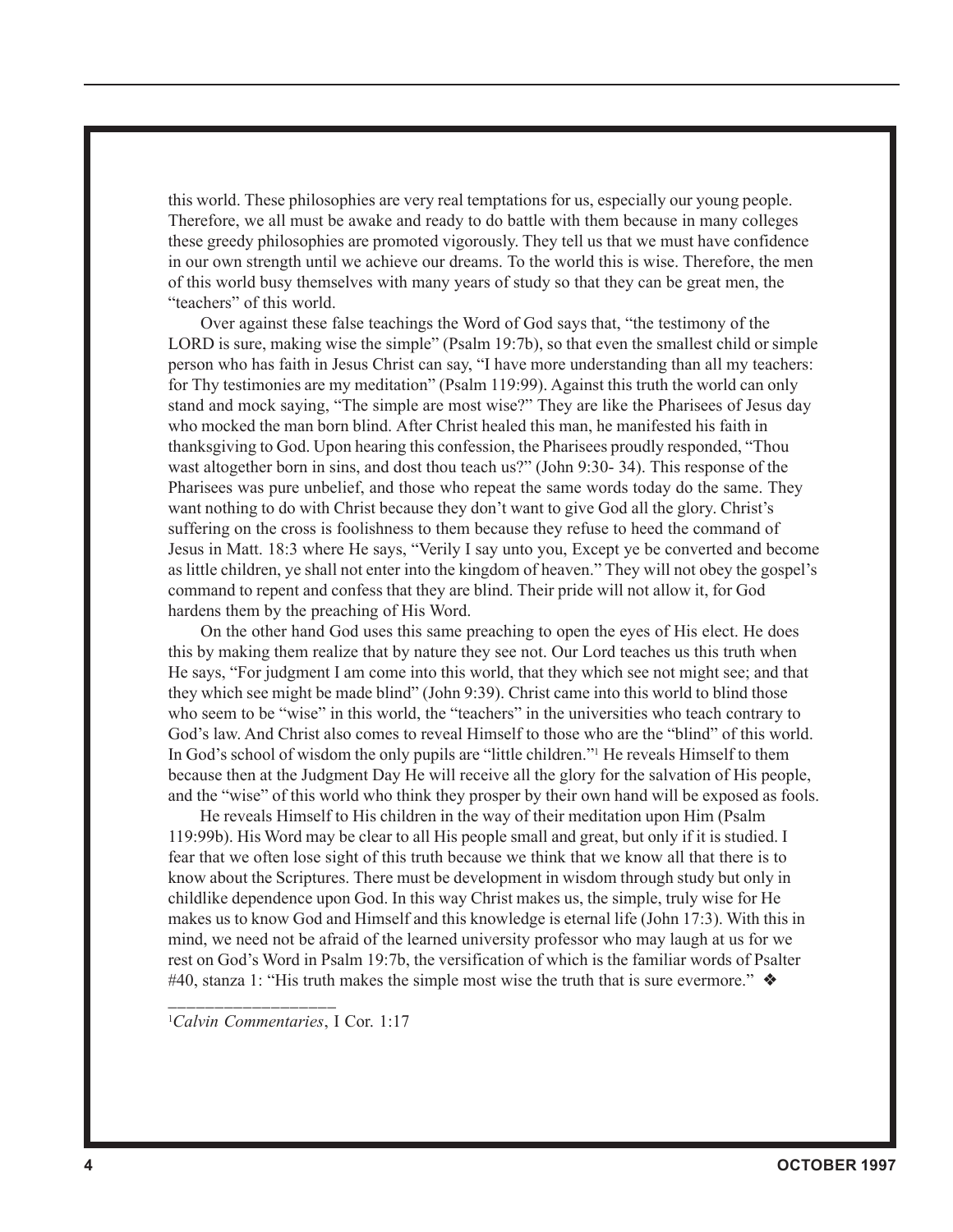Fruitful Branches Role Model Interviews

## A Teacher's Burrden

by Curt Gritters

Wake every night. Climbing out of bunk-bed<br>to a new day's work...and its problems. An-<br>other 22-year-old struggling with life's questo a new day's work…and its problems. Antions. Three years of college are over, but their use in his life is yet unknown. More questions, 10 years old, yet remaining unanswered: "Who will I be? What career is right for me?" These were the questions facing my Uncle Rick Gritters.

Taking business, just as many other fellow students unsure of their life's calling, Rick went through college hoping more work would bring an answer. "I didn't know what I wanted to do!" He has chosen a state college only because it was cheaper than the private ones. Since college was only a short drive away, he could come home each night, still pondering the question that stuck as a burr in his mind. Three years of college finally brought a decision to Rick.

It was then that the burr began loosening. A parttime job in Hope Protestant Reformed School in Redlands, California became a great opportunity for an answer to his question. It was there that he saw he "liked being around kids." A short phone message from my dad (Rick's brother) was the encouragement that he needed. "I wanted to use my life to glorify God."

The importance of teaching in a Christian school meant a lot to him. "Teaching is rearing covenant children and they are the children of the future church." Teaching is not a Christian's calling if that teaching is done as it is in the public schools. Teaching young children the truths of being a Christian is important and that's what Rick want to do.

"I just like younger students," Rick said with a chuckle when he tried to explain why he chose the lower grades to teach. The younger kids seem to like school more. Plus, in junior high one has to teach one or two subjects as opposed to the variety of the elementary curriculum. More discipline for older students also became a determining factor. "Behavior?" Rick said, "It's hard to say generally, but it's okay for the most part." He can

see the sinful nature of the students but is always thankful to witness godly behavior. This aspect of teaching is not hard for Rick to understand; there are many that he finds more difficult to accept as a teacher.

The "worst part" of the teaching situation ended up being the move away from home. No openings in our Protestant Reformed school in Redlands came as sorry news to him. He did it though; a move to Michigan turned out to go fairly well. He is getting used to school. In fact, he likes teaching.

Rick likes what he teaches, too. "I like 'em all!" he said, referring to the subjects. Although he himself likes English, it is Rick's least favorite to teach. "The kids don't seem to like it and it's difficult to explain. This is only one subject, though."



Parental encouragement helps boost his spirits, when he is thinking about English.

The greatest encouragement comes through parents in their support and appreciation. Yet the most difficult times come from their calls also. "They sometimes make it hard for teachers." Another tough part is "when kids don't behave as you want them to, and then you have to decide how to handle it wisely." Teachers always seem to be given advice on how they should teach. But they give advice too.

Rick says that the only reason that we're on this earth is to live separate from the world. "We must watch how we live and act. Living a life different than students at other schools" is very important for the Christian.

The burr of choosing a job has long fallen away, but many more have stuck hard. Rick has been in Michigan for a few years now, and he's learning to ignore the burrs in the field of teaching. "I guess that's just the life of a teacher!" ❖

**BEACON LIGHTS 5** *in Grand Rapids, Michigan.\_\_\_\_\_\_\_\_\_\_\_\_\_\_\_\_\_\_\_\_\_\_\_\_\_\_\_\_\_\_\_\_\_\_\_\_\_\_\_\_\_\_ Curt is a student at Covenant Christian High School*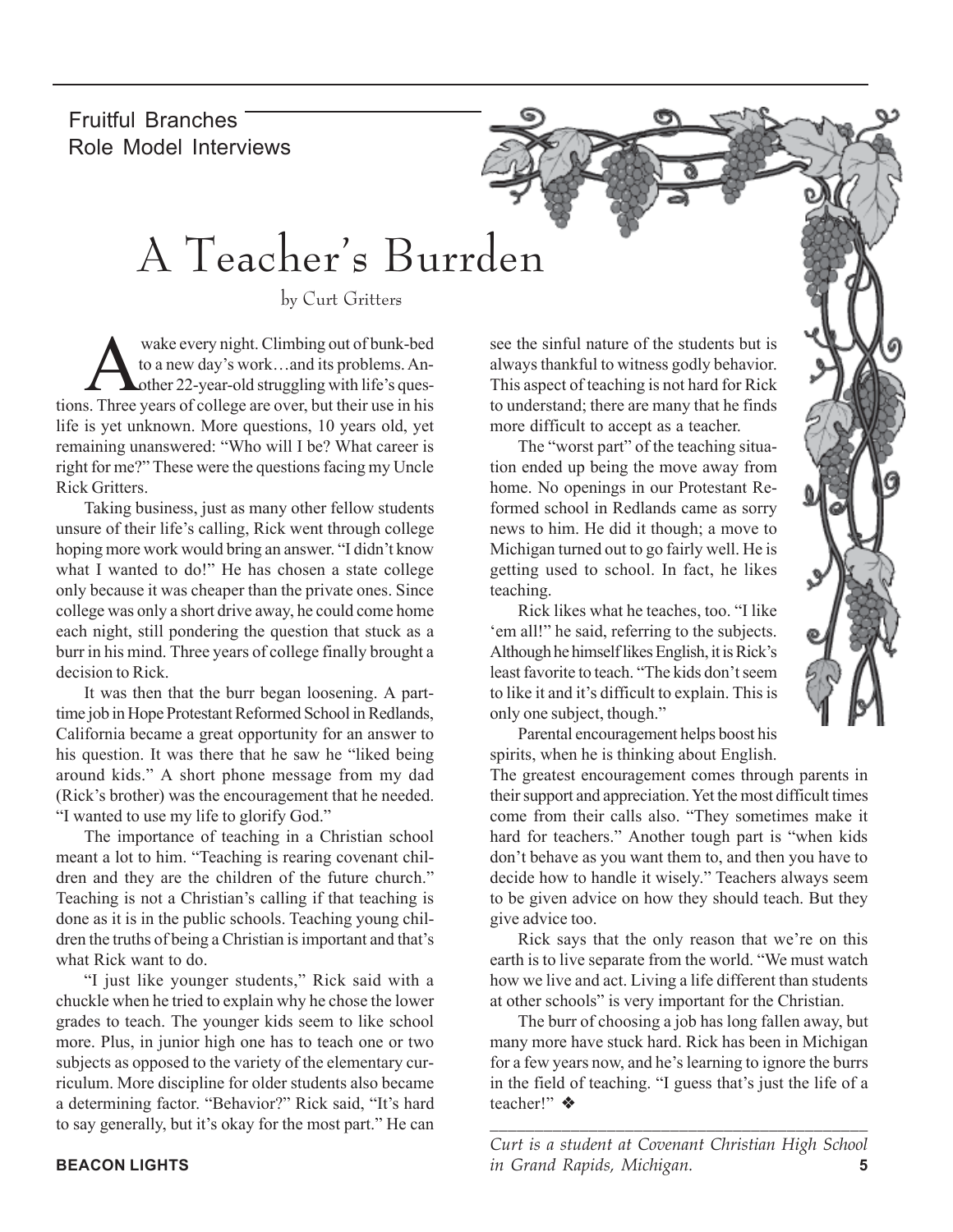## Head Coverings for Women

By Rev. R. G. Moore

#### **From a questioner in Michigan:**

**I** Corinthians 11:5 re prayeth or prophesident corrected dishonoureth hone as if she were shaven." Corinthians 11:5 reads "But every woman that prayeth or prophesieth with {her}head uncovered dishonoureth her head: for that is even all

Why don't the women in the Protestant Reformed Churches keep their heads covered? Maybe the obvious answer is because this was simply the custom in Paul's time. But that seems to me to be a dangerous position to take, because using this line of thinking, you could tolerate homosexuality in the church, women in church office, etc. Please let me know what you think.

#### **Answer**

If the first place it does not really matter what I<br>think. It does matter what the Word of God<br>teaches. You are correct when you express a<br>leagure with the idea of wing the quotame of the dou n the first place it does not really matter what I think. It does matter what the Word of God displeasure with the idea of using the customs of the day as a reason why we do something different today. We believe that the Word of God, the Scripture is not in any way time conditioned, or socially conditioned so that it teaches something different today than it did when it was written. It is true that times change, but the teaching of the Word of God does not. For it is the Word of the living God, which is infallibly inspired by God to direct His people of all ages in His perfect wisdom. God does not change, (Malachi 3:6) then certainly neither does His word.

This leaves us with the question of why our women do not keep their heads covered? Your question is based upon a wrong assumption, and that is that our women worship God with their heads uncovered. This is not true, our women do worship God with their heads covered as required by this Word of God. In order to understand this we must take a little time to look at the context of the text that you quote. In I Corinthians 11:3-4 "But I would have you know, that the head of every man is Christ; and the head of the woman {is} the man; and the head of Christ {is} God. Every man praying or prophesying, having {his} head covered, dishonoureth his head." It is obvious that Paul is teaching the church that it is necessary that the Headship of Christ be maintained also in the

church as it is manifest in the earth. Further the church is ruled by the Lord of His Church, and it pleases Christ to exercise that headship through the man. Therefore in our churches according to the Spirit in another place, the women remain silent in church and may not take up or be given the offices of Christ. For the head of the woman is man.

Thus for a man to have his head covered, that is, by a woman taking the place of headship it is a shame, and his office is dishonored, and really Christ is dishonored. On the other hand for a woman to attempt to worship without her head covered, without submitting to the rule of Christ through man, it is a shame and dishonors Christ Who has placed her under the headship of her husband, father, or elder. This passage condemns the usurpation of the offices of Christ in the church by women.

This is also symbolically seen in that the woman has her head covered, but the covering of the woman is her luxuriant hair, "But if a woman have long hair, it is a glory to her: for {her} hair is given her for a covering," (vs. 15) it is a shame to be shaven for this was done to those that were found in sin.

On the other hand for a man to worship with his head covered, placing himself under a woman in his worship or family it is an abomination. This is the deceitful work of satan in our day that men give up to women the office of Christ they are to carry. It opposes the Word of God. This is also seen symbolically, if the man in the church takes on himself the appearance of a woman and wears his hair long, Paul teaches that nature says this is a shame (vs. 14).

Yet Paul warns with respect to long hair or short hair, while this may be a symbol from nature, the church has no such custom (vs. 16). Paul teaches it is the principle that is necessary for the church to hear. The headship of Christ must be properly exercised in the midst of God's people. ❖

*Remember to write your questions to me at revmo@mtc1.mtcnet.net Also feel free to write follow up questions.*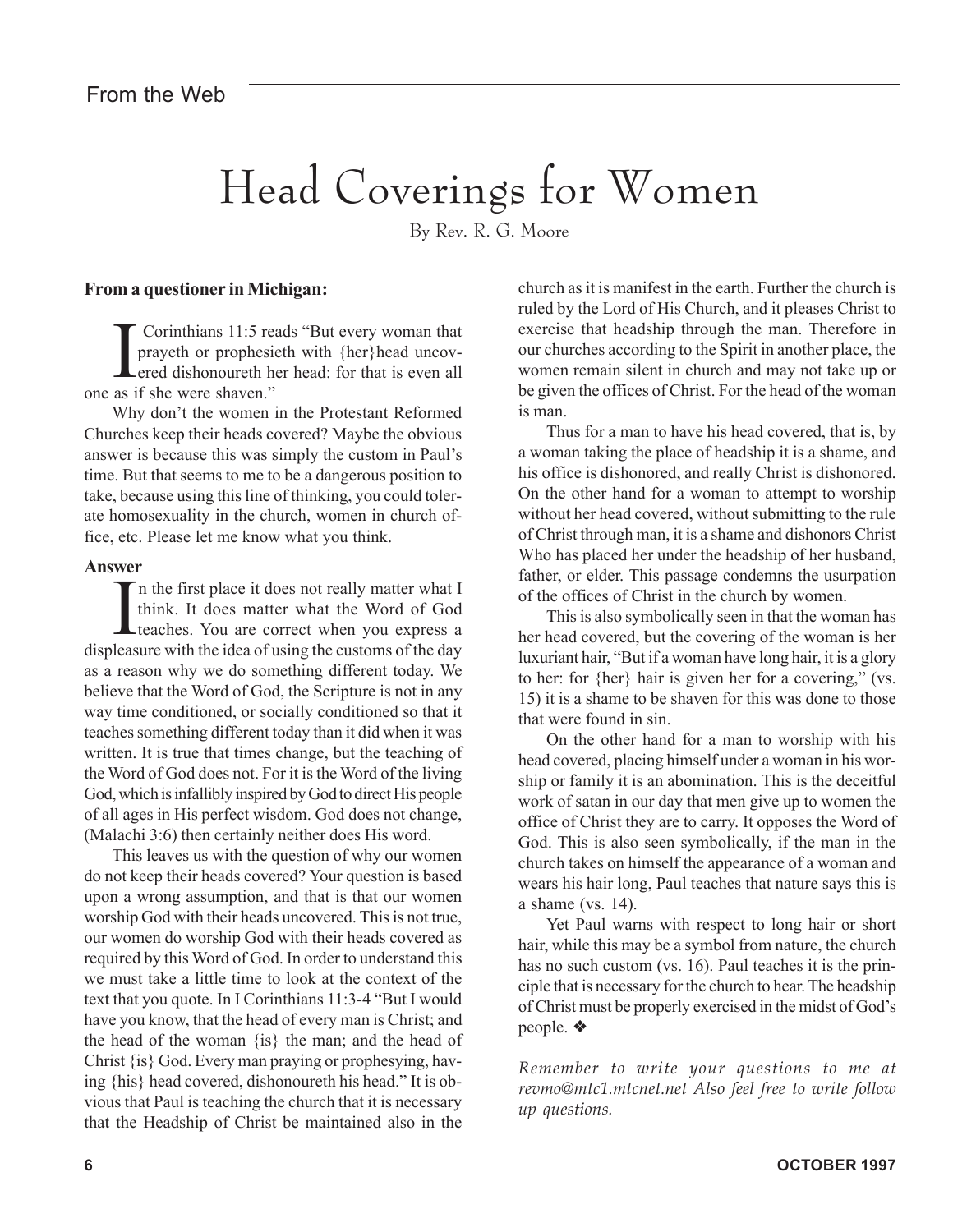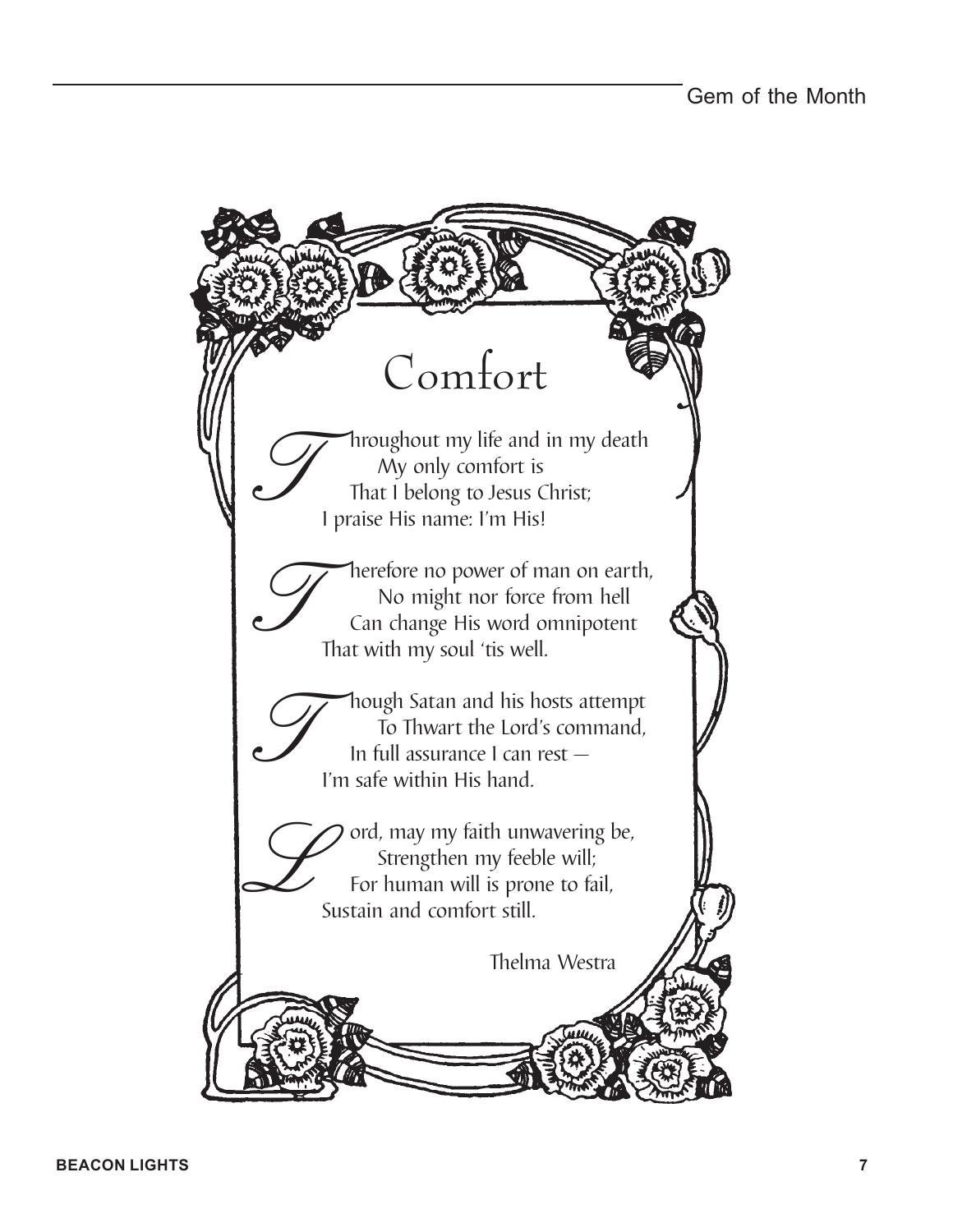## Be Ye Separate

by Aaron J. Cleveland

n ever present danger to the church of God<br>in this world is that of world-conformity.<br>World-conformity afflicts all of God's people in this world is that of world-conformity. World-conformity afflicts all of God's people from one degree to another. Younger saints must especially struggle with this weakness. It is a sin which reveals itself in the lack of living a spiritually separate life from this world and a desire to make a friendship with this world, imitate it, and to conform to its lifestyle. Many passages in the Bible remind us of the impossibility of loving God and serving Him on the one hand, and loving the world and conforming to the world on the other. I John 2:15,16 reads, "Love not the world, neither the things that are in the world. If any man love the world, the love of the Father is not in him. For all that is in the world, the lust of the flesh, and the lust of the eyes, and the pride of life, is not of the Father, but is of the world." From these verses and many others (including Romans 12:2, Col. 3:2,3, Matt. 6:24), we are reminded of this impossibility and are called to examine our lives and to live a spiritually separate life in this godless world.

World-conformity is a sin that takes many different shapes and forms. It is not something that confronts us in only one area of life. It attacks from all angles and tempts us in every sphere of life. It is a desire for earthly riches and wealth. It is the acceptance and practice of worldly philosophy and thinking. It is fellowship with the wicked.

The desire to accumulate earthly wealth and obtain that high-paying job is one facet of world-conformity that we as young people must struggle with, especially those who are in college. When we look at the world, there seems to be great contentment and enjoyment among those who are rich. They seem to have no worries. They appear to be secure. "But they that will be rich," as it is inspired in I Timothy 6:9, "fall into temptation and snare, and into many foolish and hurtful lusts." One cannot seek after God and the things of His kingdom, and at the same time seek after the wealth to be had in this world. Rather, we are admonished to "godliness with contentment." Then do we truly have "great gain" (I Tim. 6:6).

World-conformity also manifests itself in the acceptance and practice of the thinking and philosophy of this world. It is worldly science that is taught in so-called Christian colleges that seeks to deny God's six day creation. It is worldly science that seeks to deny the Flood, the virgin birth, and the miracle of the falling of the walls of Jericho. As we read in I Corinthians 3:19, it is the "foolish" wisdom of this world. "For the wisdom of this world is foolishness with God. For it is written, He taketh the wise in their own craftiness."

The world has no wisdom to offer that is of any value to the Reformed young person. There is no line of thinking that this world has that is superior to God's. Worldly wisdom cannot be used in the service of God. All the wisdom that the child of God needs is found in His word. That is why we, as reformed young people, must be discriminating with the material that we read in the world's magazines, the philosophies we hear from worldly instructors, and the words and music we hear over the airwaves. "Beware lest any man spoil you through philosophy and vain deceit, after the tradition of men, after the rudiments of the world, and not after Christ" (Col. 2:8). There are many who would have us think that New Age thinking is preferable to God's wisdom; that happiness is found in ourselves and apart from God. There are many who would have us think that there is no difference in believing a six-day creation or a creation set into motion by God and casually watched over by Him for billions of years. There are even those who claim to be our friends who would have us believe that the preaching that we hear twice every Sunday is foolishness. They may even laugh and say that there are much better and more exciting ways in which God feeds our souls. To them our answer must be, "Hath not God made foolish the wisdom of this world? For after that in the wisdom of God the world by wisdom knew not God, it pleased God by the foolishness of preaching to save them that believe" (I Cor. 1:20, 21).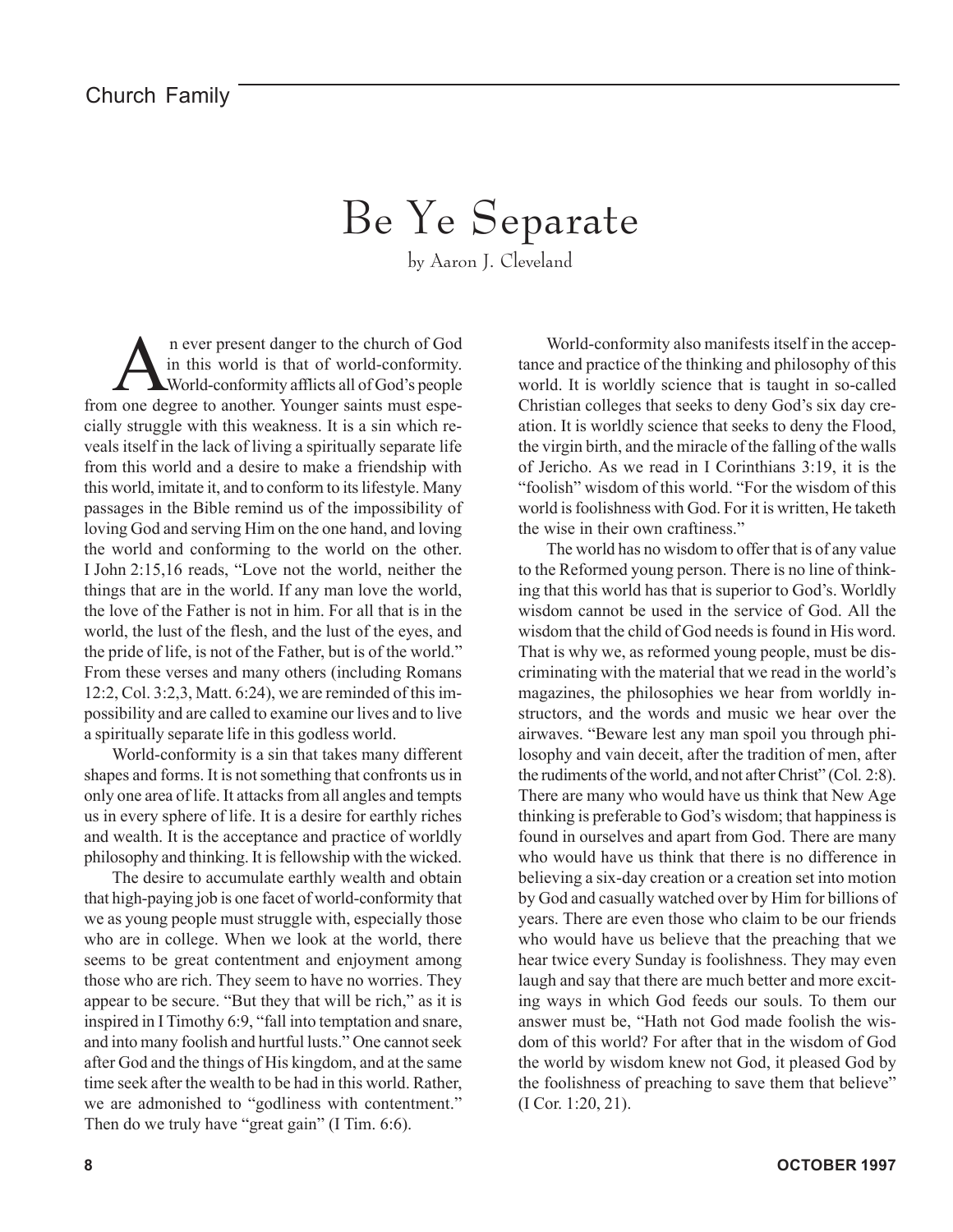The desire to conform to this world also manifests itself in the music we listen to, where we seek our entertainment, in our relationships with parents, teachers, and friends, and even in the way we dress. Romans 12:2 serves as good instruction in this regard. "And be not conformed to this world: but be ye transformed by the renewing of your mind, that ye may prove what is that good, and acceptable, and perfect, will of God." Living an acceptable life before God requires that we live spiritually separate from this world in all aspects of our lives. It means that we do not listen to and sing the songs of this world. It means that we do not seek to imitate the world in its dress. It means that we do not immerse ourselves in worldly entertainment. It means that we do not live a life of rebellion to those God has placed in authority over us. Rather, it means that we listen to and sing songs worthy to be sung. It means dressing in a manner that is modest and as God has instructed. It means seeking God and the things of His kingdom. It means obedience to parents, employers, and those in government positions. We must not harmonize our lifestyle after that of this world, but our lifestyle must be one of spiritual separation unto God.

Fellowship with those of this world can also be included in world-conformity. In the last half of Romans 1 we read of the ungodly men of this world and their unrighteousness. These are men, who in their heart of hearts know the truth about God and are without excuse. However, these men "glorified Him not as God, neither were thankful; but became vain in their imagination, and their foolish heart was darkened" (vs. 21). These worldly men are using every bit of energy they have in the disservice of God. They have "changed the truth of God into a lie." They commit every sin under the sun in direct contradiction to the law of God. Not only do they take pleasure in corruption, but also they take pleasure in those who join together with them in their sin (vs. 32). There can be no fellowship with this world. There is no basis for fellowship. The world hates God and His law. Fellowship with the world is enmity with God.

Finally, not conforming to this world means that we do not envy the world. Both Psalm 37 and 73 are good Psalms to read whenever envious thoughts about the world enter our minds. It is true that when we look at the world from a distance, there seems to be prosperity, security, and happiness. They seem to have no worries. Psalm 73:5 reads: "They are not in trouble as other men; neither are they plagued like other men." It can be quite easy to become envious of the world and the carefree lifestyle that they seem to enjoy.

But do not be deceived. They are not to be envied. "How are they brought into desolation, as in a moment! They are utterly consumed with terrors" (vs. 19). Asaph, in a moment of weakness was envious of the wicked, but by God's grace realized the foolishness of his thoughts. The wicked have nothing to be envied. Their prosperity is short-lived and their end is destruction.

Rather, we ought to set our affections on things above. "Set your affections on things above, not on things on the earth." This is the calling that we as God's people have. This is our calling as Reformed young people who live spiritually separate from this world. If our affections are on things above, they cannot be on the things of this world. This does not mean that we must live physically separate from the world around us. This is an impossibility. It is necessary to live in the world. However, we must not become a part of that world and live its lifestyle.

The young person who has his affections on the things above lives a life of sobriety. Those who are drunk with this world, are not living in sobriety. Titus 2:12 exhorts us to a live "soberly, righteously, and godly, in this present world." Only in sobriety can we be "looking for that blessed hope."

Living soberly in the service of God means that we will face opposition from the world. The world is not indifferent to those who live in the service of God. They hate God and those who serve God. Everything in their power to oppose God's people they will do. "Yea, and all that will live godly in Christ Jesus shall suffer persecution," we read in II Timothy 3:12. Whether that persecution is mild or severe, we can be assured that there "shall" be persecution.

But we must not be discouraged by this certain opposition and persecution. It is God's means to strengthen His people. God's reward for those who live in service of Him is far greater than the persecution that any of us might face in this life. "Wait on the Lord, and keep His way, and he shall exalt thee to inherit the land," Psalm 37:34. ❖

*\_\_\_\_\_\_\_\_\_\_\_\_\_\_\_\_\_\_\_\_\_\_\_\_\_\_\_\_\_\_\_\_\_\_\_\_\_\_\_\_\_\_ Aaron is a member of Hope Protestant Reformed Church in Grand Rapids, Michigan.*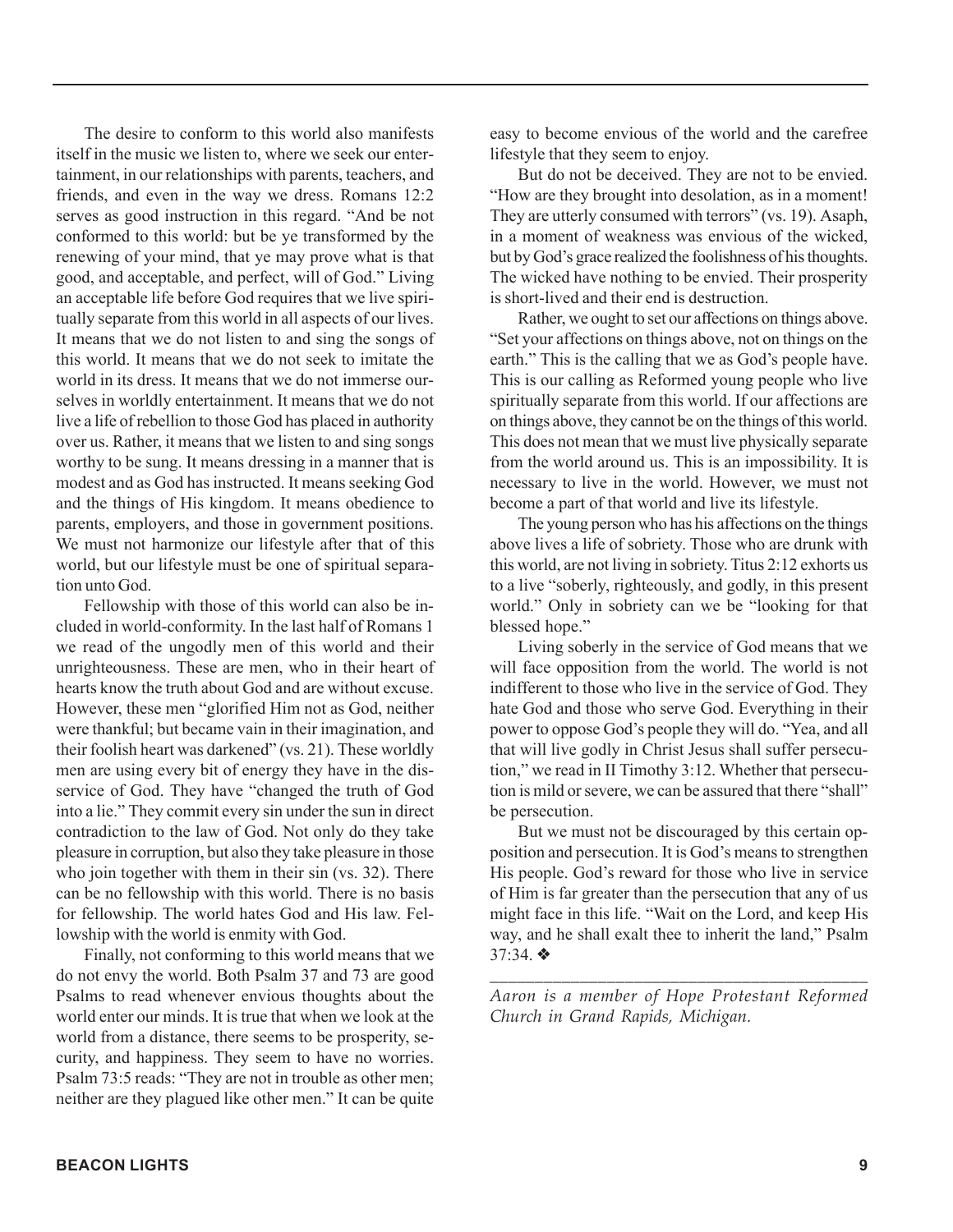### Psalter 134—Praise and Trust

by Beth DeVries

any of us have favorite Psalter numbers; they become our favorite for one reason or another. Often times a certain number brings back memories - some happy and some sad. I have grown very attached to #134 for reasons I'm not even sure about. However, I always find a comfort in the last half of the 3rd stanza, "For God as our own God; Forever will abide; and till life's journey close in death; will be our faithful guide." We are strengthened by this truth when we lose a loved one but also as we struggle to sort out our way in this life. In this Psalter number we are often reminded what a joy it is to go to church - the temple and Zion and to proclaim God's faithfulness to all peoples of the earth without fear for God will always



protect us. We are encouraged to sing the praises of God. Men everywhere are called to sing praise to God as demonstrated in the first stanza when it says "Men sing thy praise, O God, where'er Thy Name is known."

May our hearts fill with joy as we sing the versifications of our beloved Psalms. The truths of God are ever proclaimed within them. Let the words of our mouth in speech or singing give praise to God, and what better way than by singing the Psalms written for this purpose. There is comfort and encouragement for the Christian as we sing the words of the Psalter from our heart. ❖

*Beth is a member of Grace Protestant Reformed Church in Standale, Michigan.*

*\_\_\_\_\_\_\_\_\_\_\_\_\_\_\_\_\_\_\_\_*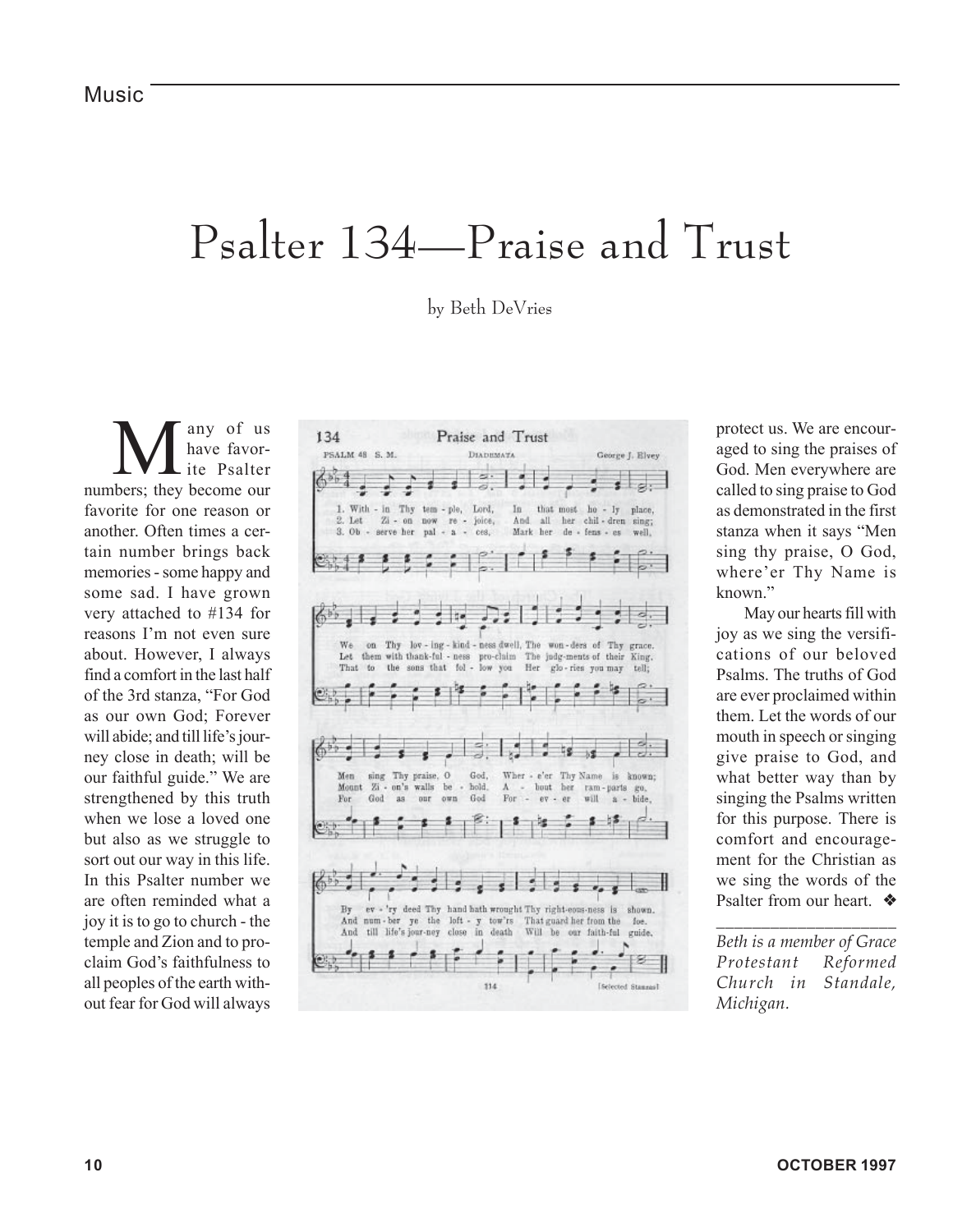

by John Huizenga

#### A Psalter-Psalm Devotional of Praise to Our Sovereign Covenant God

#### **Psalm 34 - 36 Psalter Numbers 90 - 94**

Note: Psalm 34 is an acrostic Psalm, meaning that each verse in the Hebrew language began with the next letter of the alphabet. This made it easier to memorize the psalm.

#### October 1 Read Psalm 34;1 Samuel 21:10 - 22:2 and the titles of Psalters 88-91

Each day we do foolish things in the weakness of our faith; each day the grace of God toward us is revealed even more. David wrote Psalm 34 after the terrifying experience of being taken before Abimelech ("Father King") Achish. He had put his trust in the strength of a wicked king instead of God and nearly perished because of it. David escaped by his quick thinking and willingness to degrade himself, but in the Psalm he acknowledges God as his sole deliverer. He knew he had been foolish, but he does not parade his sins before others. Rather, he dwells on the grace and power of God to deliver him and instructs us to put our trust in God always. Pray for the grace which strengthens us to flee from the use of our own wisdom for our glory, and may we seek to give God all the glory. Sing the Psalter.

#### October 2 Read Psalm 34:1,2; Psalter 90:1; II Cor 10:12-

#### 18; I Cor. 1:28-31; Jer. 9:23,24

Sinful man loves more than anything to boast about himself. Listen to children on the playground, listen to the poor, listen to the wealthy businessmen making new acquaintances, they are all ready to "one up" the other. Repentance and conversion by the grace of God turns us around to face the other direction. The new man in Christ seeks to boast not in himself, but in another, i.e. God. To boast in another is not at all what we want to do by nature. Do you boast in the LORD? It does not mean that we boast about how well we memorize Scripture, understand intricate doctrine, or all the happiness and material success God gives to us. Proper boasting in the LORD is always a very humbling experience. When we boast in the LORD, we confess we are saved by grace alone. We boast in our knowledge of God - a knowledge of our salvation from death by "the LORD which exercise lovingkindness, judgment, and righteousness in the earth." Sing the Psalter.

#### October 3 Read Psalm 34: 1-4; Psalter 88:1 & 90:2

Boasting in yourself will drive friends away; boasting in God brings unity among believers. After being delivered from Achish, David fled to the cave of Adullam and all who were in distress came unto him and David became a captain over them. As they gathered around him in the dark cave, David met their downcast eyes with a wonderful call to praise and magnify God together. We are united together in Christ. Christ suffered the wrath of God under the burden of our sins, He cried unto Jehovah and God delivered Him from all His fears. Each day we must read God's Word and hear the gospel. We must hear Christ say "O magnify Jehovah with me." Pray that God may show you the wonder of His grace each day so that you desire to be with God's people in Church to sing praises to God. Sing the Psalter

#### October 4 Read Psalm 34:5-6 & Psalter 90:3; Isa. 60:1-5

You can be sure that the tired men listening to David in the cave had gloom in their face. David's face was beaming, and God would use him to make the faces of his men shine too. All hope must be found in God alone. Men of old looked unto God and His glory was reflected in them. Isaiah points us to Christ who brings light that never fades to every believer. Did you wake up this morning with gloom on your face? Are you distressed? Turn away from the troubles and trials of this life and look to God. He is working all things for your salvation and true knowledge of Him. By nature we are dead in sin and worthy of eternal hell, but God in his lovingkindness has chosen His people to eternal life. May the light of God's glory in Christ drive away the gloom from your face today. Sing the Psalter.

#### October 5 Read Psalm 34: 7,8 & Psalter 88:2, & 90:4; II Kings 6:15-17

David continues to encourage his men with the word of God as they hide with him in the cave. People of God, are you hiding in a cave from those who threaten you? Turn to God's Word. Don't gulp down sections without trying to understand and taste them. Savor God's Word. Distinguish its different flavors. Pray that your eyes may be enlightened as Jonathan was with a taste of honey. Pray that you may see the Angel of Jehovah encamped round about you. Elisha and his servant saw the Angel of Jehovah in the form of flaming chariots all around. Christ sends His Spirit to surround us with His protecting presence. As a shepherd He protects every one of His sheep and will bring them to glory. Pray to God that you might taste and see the goodness of God and be strengthened in courage for today. Sing the Psalter.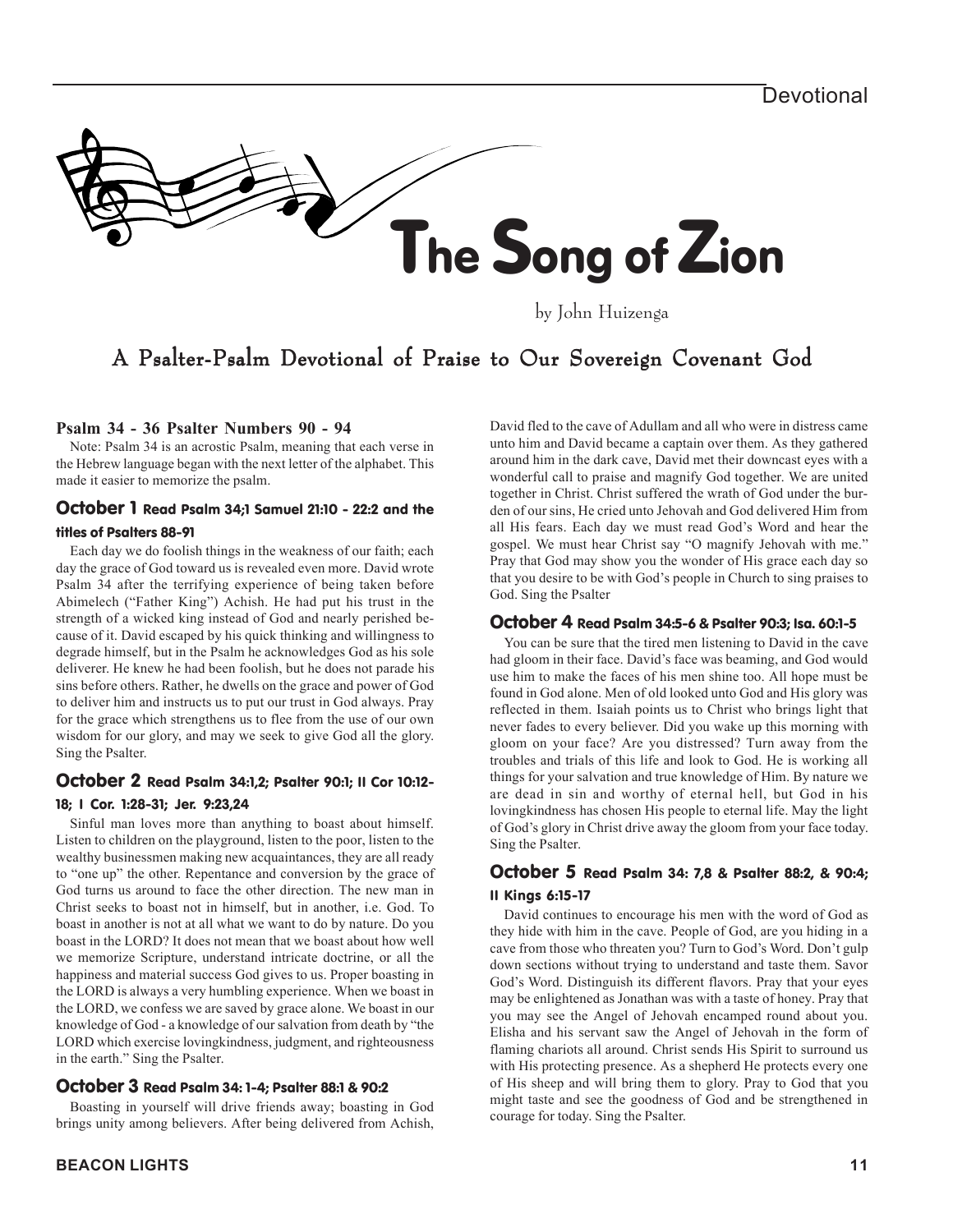#### October 6 Read Psalm 34:9,10 & Psalter 90:5 & 88:3; Isa. 55

If you seek money, you will never have enough. If you seek health, you will never be healthy enough. If you seek an attractive appearance, you will never be attractive enough. If you seek fast cars, you will never find one fast enough. But, "they that seek the LORD shall not want any good thing." When you seek to love Jehovah with all your heart, soul, mind and strength, you will always be satisfied with the abundance of His grace. Only in God can any man or woman be content. Are you content, or do you pine away for the many things which you think you need but can not have? God knows what is good for you and gives these things in abundance. Pray for contentment for "godliness with contentment is great gain." Sing the Psalter.

#### October 7 Read Psalm 34:11-12 & Psalter 90:6; Job 27

The fear of Jehovah is at the heart of godly contentment. But how do we fear Jehovah? David comes as a teacher to children with clear and easy to understand instruction. He comes with the tender love of a father. He catches their attention with the rhetorical question "who wants to live in the enjoyment of happiness?" All men seek happiness, but why is it then, that so few find it? It is because they seek every way to happiness except obedience to God. The fear of Jehovah is happiness and contentment in this life. Are you attentive to this Word of God? Does the title of Psalter 89 catch your attention? Pray for the faith of a child that you may sit at the edge of your chair eager to hear the words of Christ our Teacher. Sing the Psalter.

#### October 8 Read Psalm 34:13,14 & Psalter 89:2; 90:7; I Peter 3:8-12

Will lying relieve you of distress and trouble? Will selfish love for yourself at the expense of others bring happiness? Lying and doing evil lead further into despair and misery. Watch what you say. Tell the truth. Let your tongue be a powerful instrument to build one up, not cut someone down. Guile is subtle and tricky talk. If you speak what is good, you have no need to use subtle language. Do you sense an evil situation developing in your conversation with others or in the thoughts of your mind? Depart from it. Walk away, pray to God for strength. Spend your energy seeking peace. Make peace your goal and pursue it without looking to either side or backwards to see what others are thinking or saying about you. Don't mind your hurt ego, mind your own business, the business of the believer, the pursuit of peace. All this we can do by faith alone in Christ. Sing the Psalter.

#### October 9 Read Psalm 34:15,16 & Psalter 89:3, 91:1; Luke 12:1-12

Psalter 91 picks up on a section of David's instruction which speaks of the safety of believers under the watchful eye of God. Knowing that God protects us is also important for us to understand if we are to have happiness in this life. God watches you as if you were the only one in the world to watch. He preserves you in the path of righteousness. When the way appears to be dark and you see danger all around, God is near to hear your prayers as well. When it seems as though the wicked enjoy their life of wickedness and receive no punishment of God, we must remember that God's face is against them. Though they set up monuments in their name, death will overcome them and they will be forgotten in this earth and forever. But God will not forget even a sparrow which falls to the ground, and even more so will he remember His people. Sing the Psalter.

#### October 10 Read Psalm 34:17-18; Psltr 89:3; 91:2; Luke 15

God is near unto us at the times when we feel like He is far away. When our boasting heart is crushed, when our zest for life is gone; when we fall into sin and try to cover things up; when we begin to search for life and happiness in the world outside the fold of Christ and find ourselves alone and miserable like the prodigal son, God is very near watching and is in the process of turning us back. God brings us low because the high road we want to travel by nature leads to hell. In guilt we do not want to lift our eyes to God, but God will have us know His love and mercy. Thank God and praise Him for His lovingkindness and steadfast covenant faithfulness. Sing the Psalter.

#### October 11 Read Psalm 34:19-20; Psalter 89:4, 91:3; II Timothy 3

If we think that the doctrine of God's providence means that God will shield us from every danger and temptation, we are mistaken. The Christian must face head on the fact that the afflictions of the righteous are many. The men who came to David at the cave of Adullam must understand that the way to his God ordained place on the throne of Israel would not be easy. No matter how many afflictions there are, however, God will deliver from every last one. Not one bone will be broken. This does not mean we will never suffer broken bones physically. It means that the new man in Christ will never be destroyed. The body of Christ never suffered a broken bone, even so, the strength of Church will never be broken. Not one of her members will be lost. Sing the Psalter.

#### October 12 Read Psalm 34:21; Psalter 89:5; 91:4; Esther 7

In contrast to the righteous who are protected by the righteousness of Christ, the wicked are destroyed by their own wickedness. This truth is made graphically clear in the story of Esther. Haman hated the righteous. He loved schemes of treachery. But God in His wisdom and power turned all his schemes against him for his own destruction. So it is on a grand scale with Satan. He was lifted up in pride against God and determined to take the whole creation with him, but his actions were only part of God's eternal counsel to bring His people into heaven. We need not fret over the terrible things which wicked man does. Let us wait on Jehovah and see how He delivers His people. Sing the Psalter.

#### October 13 Read Psalm 34:22; Psalter 89:5; 91:5; Heidelberg Catechism LD 5

Jehovah redeems His servants. Redemption is that aspect of our salvation and preservation that reminds us of our guilt and worthiness to be punished. In ourselves, we are not innocent. God would do us no injustice to leave us in the hand of the enemy. Before God we are guilty. Redemption means that someone pays the price which would set us free and make us innocent and righteous before God. Only Christ is able to pay the price of death and hell. Knowing our redemption, we are assured of his favor, go into the world as His willing servants, and trust in Him for our every need. Pray that God will increase your faith to know God our Redeemer, and go forth today as His willing servant. Sing the Psalter.

#### October 14 Read Psalm 35:1-3; Psalter 92:1; Luke 18:1-8

We begin a new psalm today in which God reveals to us how David came to Him while he was being afflicted. He came before God as he would come to a judge for help. David knew the law of God and he wanted God to enforce it. Men were fighting against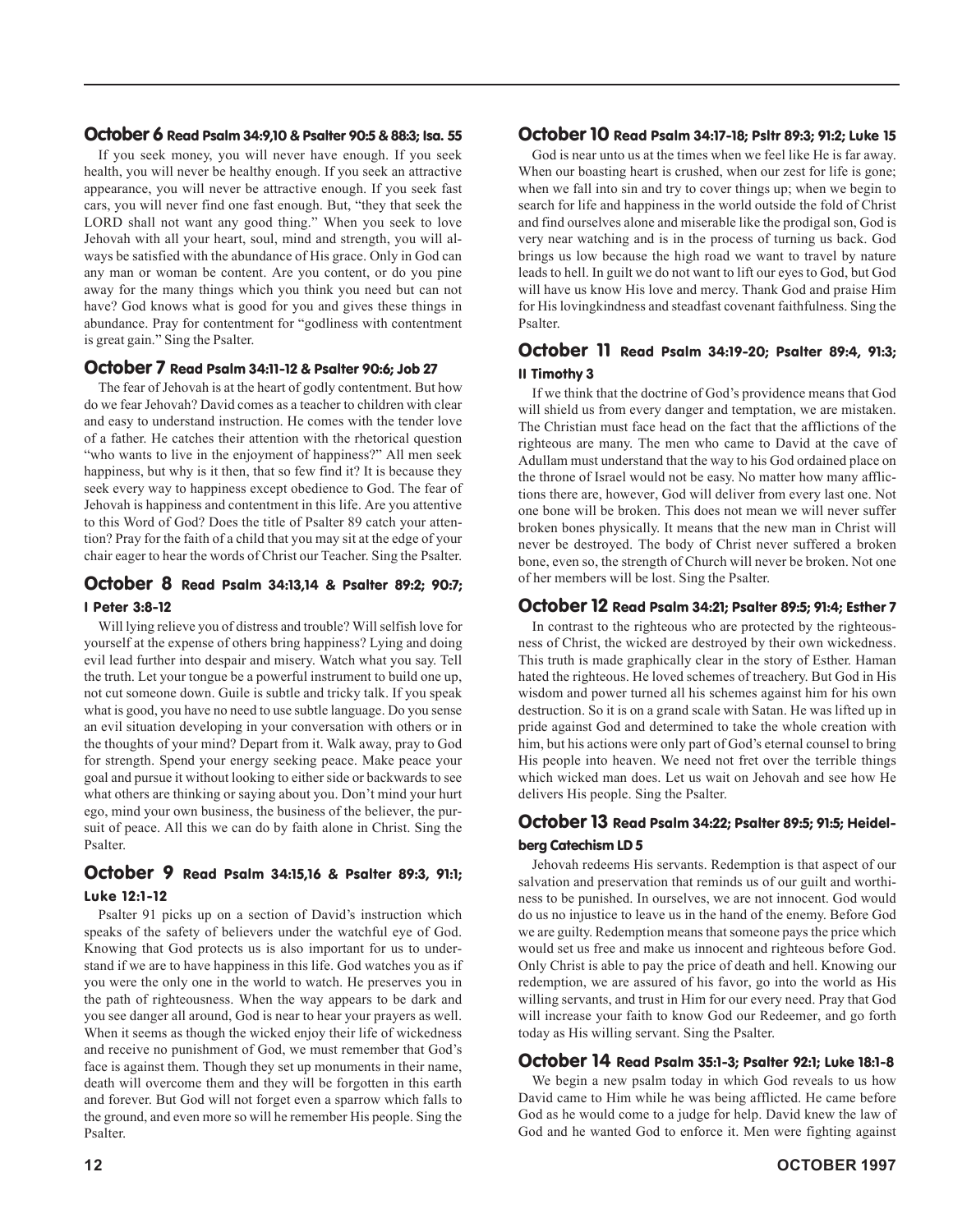David and trying to kill him without a cause. As we meditate upon this psalm we must understand that David calls for God's judgment upon his enemies out of holy zeal for God's honor, and not out of proud contempt for those who did not like him. Those who were persecuting David were doing so because God was with David, and they hated God. Are you afflicted in your soul when you see and hear God's name taken in vain? Are you filled with zeal for God's honor when you are persecuted as a Christian? Then cry out to God for judgment. Pray without ceasing and do not faint. Sing the Psalter.

#### October 15 Read Ps. 35:4-8; Psalter 92:2; II Tim. 4:14-18; Rom. 11:7-10

Christ tells us to love our enemies; was it right then, for David to pray for shame, treachery, and destruction upon his enemies? Let us notice first of all that David did love his enemies. Remember how David refused to kill Saul when he had the chance? David was not one to lash out in passion to avenge his own dishonor. Yet he prays for the destruction of his enemies because in their persecution of him, they slander and blaspheme God. David's enemies manifest themselves to be wicked reprobates worthy of death. God alone knows who are the elect and who are the reprobate, so David calls on God to render swift judgment. Christ also could do nothing but bring all the sins of the elect to the cross to be destroyed. Pray that God's grace may rest upon you to give you discernment zeal for God's honor. Sing the Psalter.

#### October 16 Read Ps. 35:9,10; Psalter 92:3; Exo. 15:1-21

Verses 9 and 10 complete the first of three sections within this Psalm. Each section has the same pattern of "complaint, prayer, and a promise of praise." David will praise God with every bone of his body, bones which were sore under the oppression of the enemy. This is a praise for the triumph of righteousness over unrighteousness. It is the praise which welled up in the saints throughout the Old Testament as they waited for the seed of the woman to crush the head of the serpent and witnessed the pictures and types of the fulfillment in Christ. God will be glorified in the way of saving dead sinners and bringing them into joyous fellowship with Himself. Pray for a clear knowledge of your personal salvation and a heart filled with joy and praise for God. Sing the Psalter.

#### October 17 Read Ps. 35:11-16; Psltr 92:4; Matt. 26:48-56

The way of salvation and true knowledge of God is a way of deep and painful wounds to the heart and soul. Nothing is worse than to be viscously attacked for no reason by those whom you once regarded as good friends. We are easily hurt even by an unintentional comment by a friend which strikes a raw nerve within us. Have you ever experienced a vicious attack upon your person by one in whom you at one time held dear? David experienced it from Saul and others. Christ experienced it from Judas. We in Adam committed the most heinous act of rewarding evil for good when we rebelled against God in Eden. There is no sorrow on this earth unexperienced by Christ. Turn to Him in your every distress. Sing the Psalter.

#### October 18 Read Ps. 35:17-20; Psalter 92:5; Rom. 15:1-13

"I will give thee thanks in the great congregation." David promised to praise God among much people when God delivered him from his enemies. The deliverance which David experienced was a picture of the deliverance from sin and death promised in Christ. We read in Romans 15 that Christ came to confirm that promise so that the mercy of God might be proclaimed among the Gentiles. Christ

confronted the great enemy Satan and death on the cross and conquered him delivering all the children of God from death. The gospel quickly spread to the Gentiles and continues to go out in the pure preaching of the Word. Do you know the mercy of God? Do you display your thankfulness for salvation to those around you? Sing the Psalter in faith and pray for the strength to do what you sing.

#### October 19 Read Ps. 35:21-23; Psalter 92:6; Luke 1:45-54

The devil and those who hate God love to see the saints fall into sin. Do we not see the horror of our own sinful nature when we are so eager to gossip when one falls into gross sin? "He who rejoices in another's fall rejoices in the devil's victory" (Ambrose). When Jesus walked this earth, the enemies of God faced something they had never had to face before: a sinless man. They were never given the opportunity to rejoice in sin committed by Jesus. Even so, they tried to make Him fall and rejoiced when He "transgressed" their own laws which they pretended were the laws of God. We must come to the cross when others take pleasure in our falls, for in Christ we are righteous. Pray that the power of God's grace may give you the assurance of forgiveness and righteousness before God in Christ. Sing the Psalter.

#### October 20 Read Ps. 35:24-27a; Psltr 92:7; I Cor. 12:18-31

"But those who in the good delight. Let them be glad and shout for joy." Unlike the wicked who hate the righteous cause of God's people and rejoice in their falls, the people of God as the one body of Christ rejoice when one member rejoices and suffer when one member suffers. By ourselves we are easily crushed by the cruel attacks of sinful men. Our faith seems all but to disappear. We need to be an active member of the church of Christ in order to remain strong spiritually. When we stand in Christ our enemies are brought to shame. Pray that God will make you an active member in the body of Christ: ready to give to the needy brother or sister, and humble to receive the mercies of Christ. Sing the Psalter.

#### October 21 Read Psalm 35:27b; Psalter 92:8; Mark 1

The servants of Jehovah are the instruments of God to accomplish the will of God in the earth. They know the will of God, and they willingly obey. God's will is perfect and holy, and therefore Jehovah has pleasure in the prosperity of His servants. David was a type of Christ Who is The Servant of Jehovah. Christ obeyed God perfectly and made us to be the servants of God also. Do you live each day knowing you are a servant of God? Our duty as servants is to magnify the LORD and speak of His righteousness and praise all the day long. Pray for the grace of God to be faithful servants today. Sing the Psalter.

#### October 22 Read Psalm 36; Psalter 93:1; Matt. 7:15-29

A sharp contrast divides Psalm 36 into a vivid description of the wicked and a vivid description of the goodness of God. The first verse may seem somewhat confusing at first. How does the transgression of the wicked speak within David's heart? Jesus makes this plain in Matthew 7. David sees around him the abundance of wicked fruits and these testify within his heart, made new by God's grace and able to judge rightly, that these fruits come from corrupt trees. Corrupt trees are men in whose heart there is no fear of God. Let us each look at his own fruits, are they good? Those who fear God know their works are corrupt also except they be done in Christ. Pray that your new man in Christ may bear fruits pleasing to God. Sing the Psalter.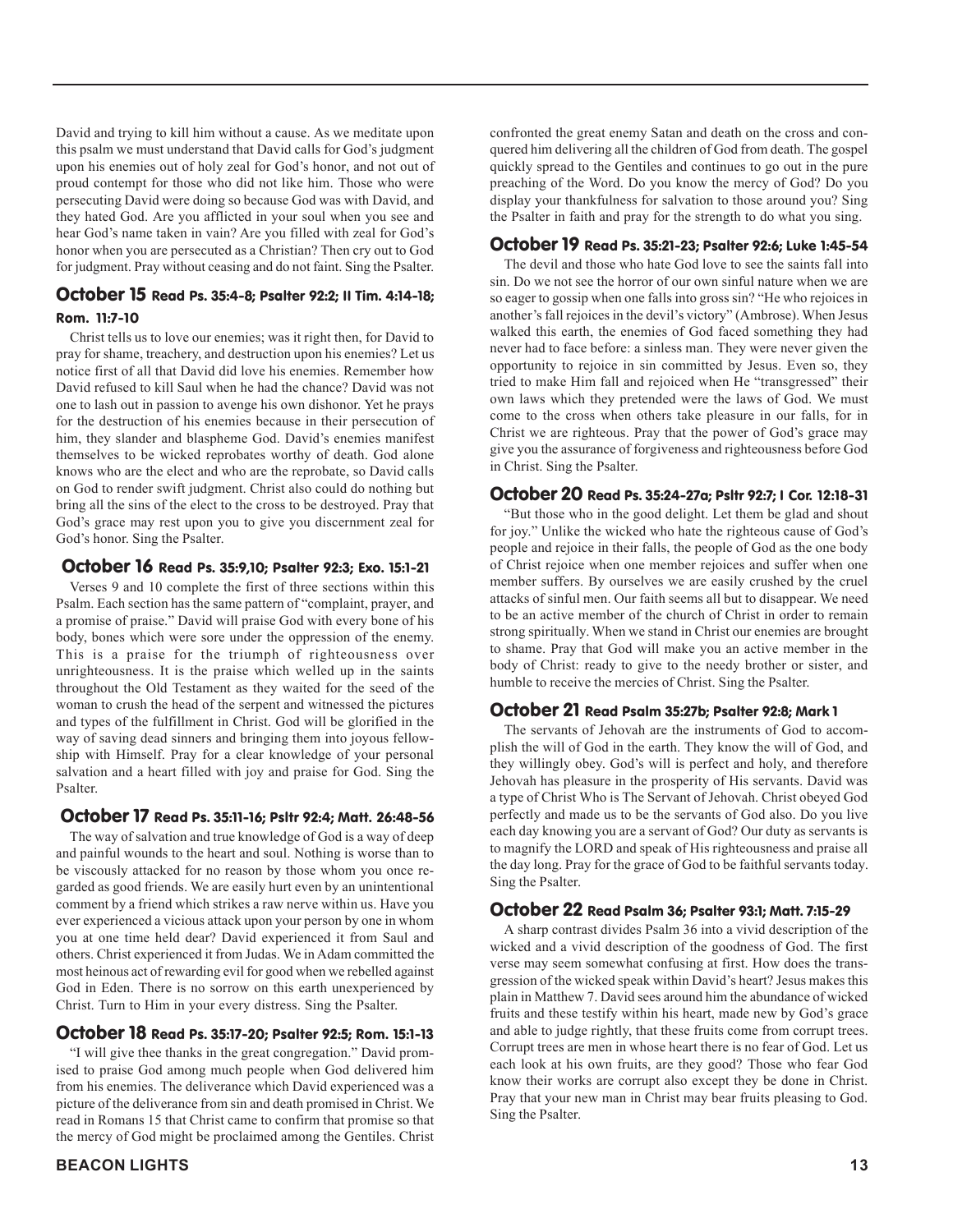#### October 23 Read Ps. 36:2; Psalter 93:2; I Sam. 15:10-23

Do you have the discernment of one who fears the Lord to recognize wickedness? David points out some chief characteristics of the wicked. One characteristic is that they persistently deny that what they are doing is wrong. This sin is prevalent among those who call themselves Christians and yet refuse to obey God's Word. Do not be fooled by those who cheerfully clamor about the greatness of God but do not worship God in church faithfully, insist that God leaves salvation up to man, or live in unrepentant sin. Samuel tells Saul that stubbornness is as iniquity and idolatry. By nature we hate God's Word and instruction. Pray for grace to submit humbly to the Word of God. Sing the Psalter.

#### October 24 Read Psalm 36:3; Psalter 93:3; Matt. 22:15-33

We daily fall into sin, but by the grace of God, we are willing to hear instruction. The wicked develop in sin until they devote their lives to evil and will have nothing to do with wisdom. David knew such, and we know in detail how the Pharisees made such wickedness manifest in the days Jesus walked on this earth. Often the most subtle lies come from leaders in the Church who would lead the flock astray. Despite their plots, yes even using them, God executes His counsel. He provides faithful ministers and elders who discern the truth. Let us thank God for the faithful ministers which He gives unto us and the gift of His Spirit which gives us spiritual wisdom to search the Scriptures. Sing the Psalter.

#### October 25 Read Psalm 36:4; Psalter 93:4; Matt. 27:1-18

Christ commands us to enter into our chamber and shut the door to pray. What a contrast that is to the wicked who deviseth mischief upon his bed! All night Judas not only meditated upon his wicked plan to kill Jesus, he carried it out under the cover of darkness as well. He set himself in a way that was not good. He did not hesitate to murder the Righteous One. His end was a horrible death and eternal hell. By nature we also are wicked and worthy of hell. Tomorrow we see the sharp contrast of man with God. The righteous can but render Him praise for so great a salvation. May your meditations each night be the mercies of God, and not mischief. Sing the Psalter.

#### October 26 Read Psalm 36:5-6a; Psalter 94:1; Eph. 3:8-21

Though we see among men terrible sin and confusion, the world is full of God's goodness and righteousness. God's mercy is seen in the sky: the vast ocean of the blue firmament tells us that God will never forget us; His faithfulness in the clouds: the rainbow reminds us of His covenant faithfulness; His righteousness is like a mountain: stable, unmoveable, and towering for all to see; His judgments are like the ocean: a great deep which no man can fathom. The wonders of the earth speak of the wonder of salvation in the way of the cross. May we look into the blue expanse of the sky and all the wonders of creation when overwhelmed by men of the world, to be reminded of God's mercy, faithfulness, righteousness, and judgments. May we go to His Word to know the great love of Christ. Sing the Psalter.

#### October 27 Read Psalm 36:6b-7; Psalter 94:2; I John 4

Yes, when the child of God contemplates the mercy, faithfulness, righteousness and judgments of God he can only exclaim "How excellent is thy lovingkindness, O God!" There is no greater love for man or comfort greater than the love of God revealed in Christ. God graciously opens the eyes of His elect so that they see the love of God and seek the shadow of His wings: the protection of His love

which shelters us from the confusion and wickedness of this world. And how must we live in this world knowing the love of God? We are admonished "Beloved, if God so loved us, we ought also to love one another." Do you have ill feelings toward a brother or sister in the Lord? Seek in prayer the grace of God to live in love with one another. Sing the Psalter.

#### October 28 Read Psalm 36:8; Psalter 94:8; Revelation 22

The ungodly blindly search the world for pleasure and satisfaction of corrupt desires without ever finding satisfaction. Man was originally created to be satisfied only with covenant fellowship with His creator and therefore he can never be satisfied with earthly pleasures. He can only be satisfied when he enters into covenant friendship with God. God in sovereign grace and mercy takes us into that friendship through the blood of Christ. When we get to heaven we will enter into the very house of God and dine as His children round about a table filled with that food which gives everlasting joy and happiness. Already we taste and our thirst is quenched by the pure preaching of God's Word. Thank God for the riches of His mercy and grace. Sing the Psalter.

#### October 29 Read Psalm 36:9; Psalter 94:4; Revelation 21

God Himself is the source of the ever-flowing fountain of life. Sometimes we are deluded into thinking that certain pleasures of this world are "the life," but life is in God alone. He breathed life into every living creature at the time of creation. He breathed into man life which brought him into life with God. He puts a new and living heart into the sinner cleansed in Christ. Apart from God there is no life. Fallen man lives in continual death and darkness. God Himself is the source of the light which enables the elect to see and desire the fountain of God's life. In heaven we will be forever bathed in the light, the glory of God. David hoped to see that light revealed in Christ. We hope for His second coming. Pray for faith to endure and live in the light of God. Sing the Psalter.

#### October 30 Read Psalm 36:10; Psalter 94:5; I Peter 1:1-16

Knowing God is essential for the Christian life. The means whereby God comforts His people and reveals His lovingkindness is in the way of knowing Him. We are preserved in this life "by the power of God through faith." Faith is a certain knowledge and a confidence worked by God through His Word. Do not imagine that you can know God without ever sitting down to study God's Word or listening carefully to the preaching of His Word. David's prayer that God continue His lovingkindness and righteousness is a prayer for the strengthening of his faith by which He clings to the promises of God. He knows his sinful nature and acknowledges his complete dependence upon God. Make David's prayer yours. Sing the Psalter.

#### October 31 Read Ps. 36:11,12; Psalter 94:6; Rom. 8:35-39

David was persuaded that the work of salvation would be accomplished. With the eye of faith he sees the enemies of God defeated. He knows that the seed of the woman would crush the head of the serpent. The destruction of death was accomplished in history when Christ died and arose in victory. Paul also repeats the confidence of David with a new zeal knowing the love of God in Christ. May you also live in the confidence that this life of sin and misery has in principle come to an end in Christ. Continue in your prayers that God preserve His people and their children to the end. Sing the Psalter.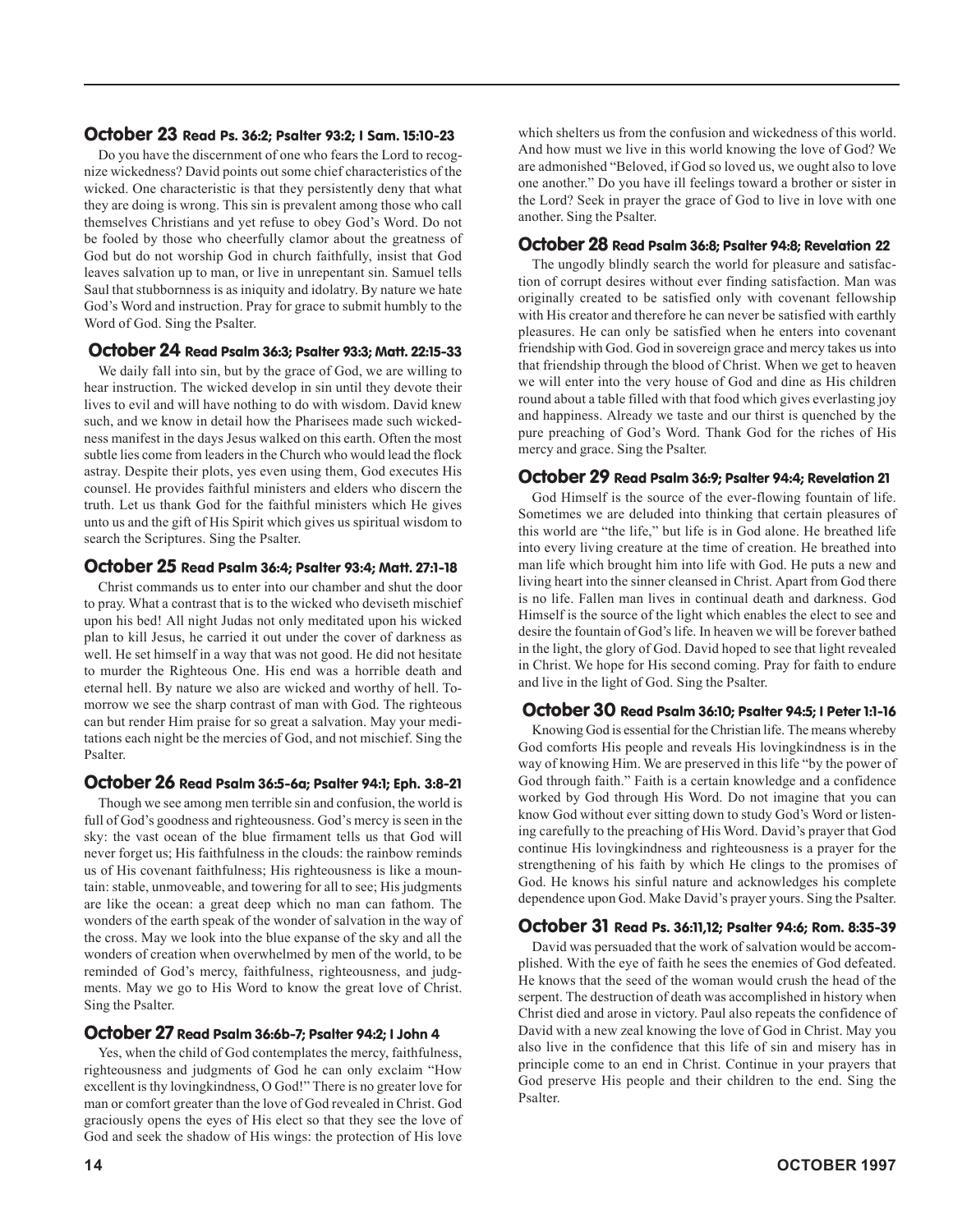## Healthy (Humble) Esteem of Self

by Rev. Charles J. Terpstra

What do you think of yourself, beloved young<br>people? What is your estimation of your-<br>self? What worth do you believe you have? people? What is your estimation of yourself? What worth do you believe you have? Do you have a high or low view of yourself? Do you believe you have great worth or little worth? Do you love or hate yourself? Are you satisfied and happy or dissatisfied and unhappy with who and what you are?

And along with these questions, answer these: From where do you get your view of self? On what do you base your worth and value? Do you get your self-image from yourself? your peers? your parents? from the world? Or from the Lord? Do you base your worth and value on your popularity, intelligence, athleticism, or other abilities? on what you have done or will do? on what you hope to be? Or on what God says about you in His Word? on what you are in Jesus Christ?

The answers you give to these questions are truly important. Your self-esteem (healthy or sick) affects what goes on inside your soul and what goes on in your whole outward life. It affects the way you work and how you handle your studies; it affects your decision concerning whom to date and whom eventually to marry; it affects your choice of friends and recreational activities; it affects your life in the church, how you relate to others and what activities you get involved in.

With this in view we want to examine this matter together in a couple of articles (I will try to keep them short so as not to lose your interest and attention!). Follow along as we learn about healthy and unhealthy esteem of ourselves. Since it is critical that we contrast true self-esteem with false self-esteem, in this article we will spend some time on *unhealthy* esteem of ourselves.

There is an unhealthy esteem we can have of ourselves. It takes on various forms. The unbelieving world is sick and dying with one form of it. It is called "NAR-CISSISM", excessive love and admiration of self. Narcissus was the young man in Greek mythology who was so in love with himself that he refused to return Echo's love and caused her to die. Following that Nemesis caused Narcissus to become so infatuated by his own image in a pool of water that he pined away and changed into the flower that now bears his name. The wicked in our day are narcissistic, obsessed with self. Their selfesteem is also called "EGOTISM," the idea that everything and everyone ought to serve "the big I" (Man's trinity of "me, myself, and I"). The world has deified self; it's philosophy is "I am god". Just witness its advertising; it caters to this evil esteem of self ("Have it your way! You deserve a break today! Grab all the gusto you can!"). There's even a magazine for young people entitled *Self*. This ungodly self-esteem is at bottom nothing but devilish PRIDE, the exalted esteeming of self above everyone else, including God.

We ought not be surprised that this proud estimation of self exists in the world. It is, after all, rooted in the Fall. When our first parents fell into sin, they did so because they believed the devil's proud lie that they could become as God! Ever since man's heart is filled with this wicked over-estimation of himself. In addition, the Holy Spirit has given us a prophetic description of our egotistic times in 2 Tim.3:1, 2: "This know also, that in the last days perilous times shall come. For men shall be lovers of their own selves, covetous, boasters, proud...."

I trust that you young people know the evil and error of this view of self. I know you do, because we have within ourselves a sinful nature that is narcissistic and egotistic and proud. We have experienced firsthand this worship of self and have suffered from its evil fruits. We ourselves have been burned by this idol and we have hurt other people by it. I also believe that you know the error and evil of this view of self because the grace of God dwells in you. That has taught you how wicked this unbelieving self-esteem is and has delivered you principally from it. It has taught you and given you the healthy way of self-esteem—seeing yourself in Christ as loved, forgiven, and accepted by God.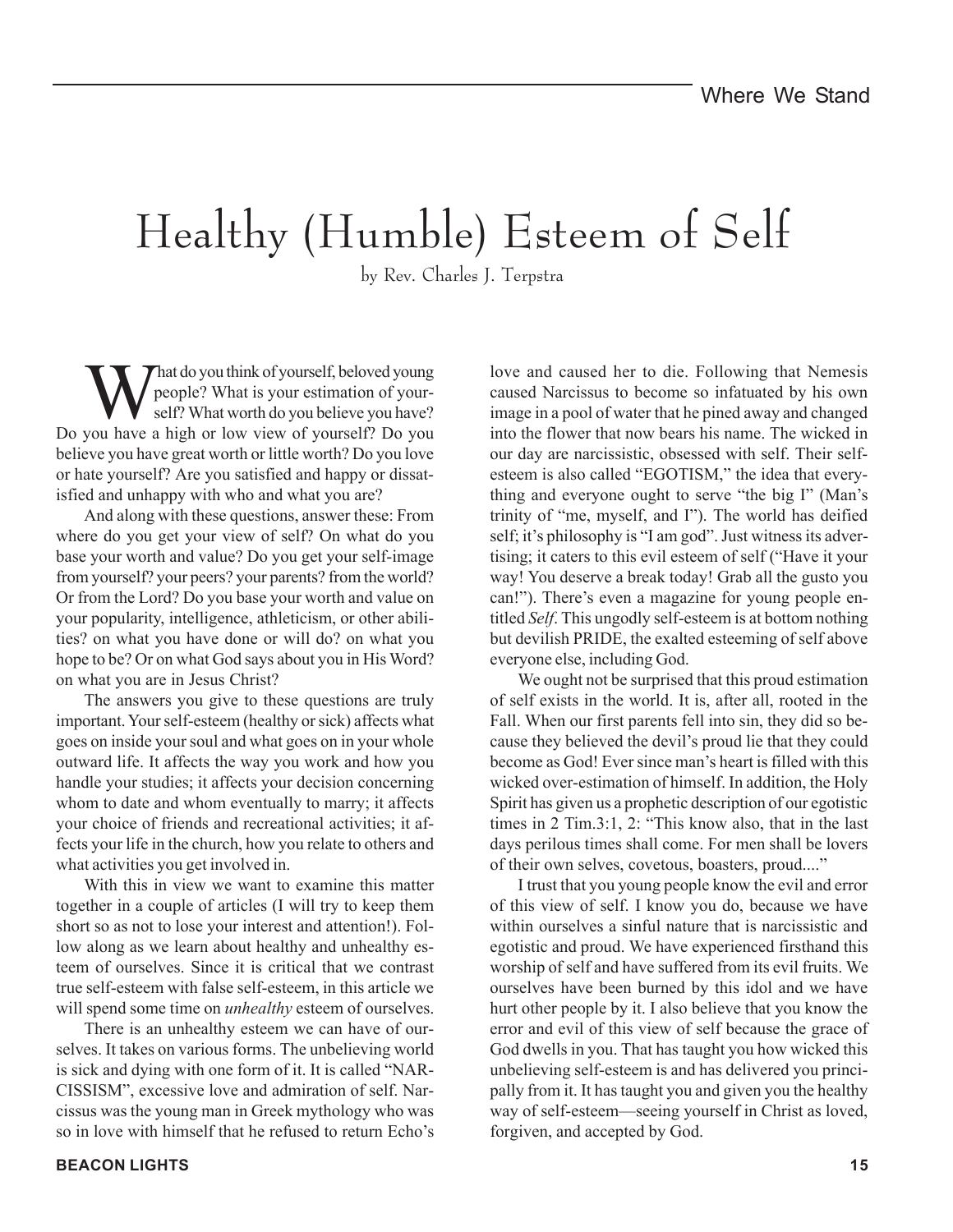In order for you to be lifted up in self-worth, you must humble yourself under God's almighty hand! In order for you to love yourself, you must love God! Another form of unhealthy self-esteem in the world consists of an estimation of self that is based on how much money and material things one has, on one's fame and popularity, on one's worldly success and promotion, on one's mental abilities, athletic skills, and physical attractiveness. This too is prominent. The worldly person has a high view of himself because he is rich, famous, popular, successful, athletic, and good-looking. And the rest of the world feeds this mentality by fawning over those who have these qualities. They idolize the wealthy real-estate magnates, the prominent sports figures, the glamorous movie stars and beautiful models, and the powerful politicians.

Sad to say, this wrongly-based self-esteem is prevalent among us too. How many of us think highly of ourselves because of these things? How often have we not based our judgment of others on these external things?

> If we are in Him, we are rich and beautiful and gifted, no matter what we look like to the world.

But what then is the person to think of himself who is not rich, not popular, not gifted intellectually, not successful, not athletic, and not good-looking?! That he is utterly worthless?! What if *you* are not rich, etc.? Does that make you a no-good-for-nothing?! You see how flimsy a basis these things are for our estimation of self? We must recall what grace has taught us, that our view of self is not founded on such things but on our standing in Christ**.** If we are in Him, we are rich and beautiful and gifted, no matter what we look like to the world.

Because also worldly people recognize that not all are rich, famous, successful, athletic, and good-looking, they try to find their estimation of self in still other things. They want to feel good about themselves in some way and to some degree, so they turn to other solutions to the "problem" of self-worth. Perhaps they base their worth on their work and so engross themselves in it. Or they turn to other people's estimation of them and so strive to become men-pleasers. Or, because they cannot find selfesteem in any of these things, they turn to drugs and alcohol, over-eating and sex, thinking that these things will make them feel good about themselves.

Have you too sought to find self-worth in these ways? Would you too try to gain self-esteem by your work, by pleasing others, by indulging in drugs, drinking, food, and sexual promiscuity? How would you judge your worth if you did? Did you really feel good about yourself? You know, don't you, that this is not the answer. You know, don't you, that this is not how healthy self-esteem is gained. How could these be the way when they are contrary to God's Word and to every principle and precept of Christian living?!

Which points to yet another unhealthy estimation of self in the world. As strange as this may seem, it is actually such a wicked self-love that it is *hatred* of self. Even those who have a high (proud) esteem of themselves are haters of themselves. If the carnal mind is enmity against God as Romans 8:7 teaches, then the unbeliever is also a hater of himself. If he does not love God, how can he love himself as a creature of God? He cannot! And that is why there are many in the world who have such low self-esteem. They hate what they are, hate what they have, hate what they look like, hate the work they do, hate everything about their lives. They are depressed over everything and unhappy with everything because they have no love of God and no true love of self. And that self-hate leads them to do what they do to their bodies and souls, namely, destroy them with drug and alcohol abuse, with fornications and rock music.

What about you, reader? Are you suffering from low self-esteem because you hate yourself? Are you abusing your body and soul because you despise yourself? You must know that such self-enmity is enmity against God! Do you hate the way you look? You are walking in hatred toward the God Who gave you your looks! Do you hate yourself because your mental or physical abilities are limited? You are hating the God Who gave you

In order for you to be lifted up in self-worth, you must humble yourself under God's almighty hand! In order for you to love yourself, you must love God!

the gifts He willed for you! Do you hate yourself because you are "stuck" in a low-profile, low-paying job? You must know that you are rebelling against God's providential hand in your life! In order for you to be lifted up in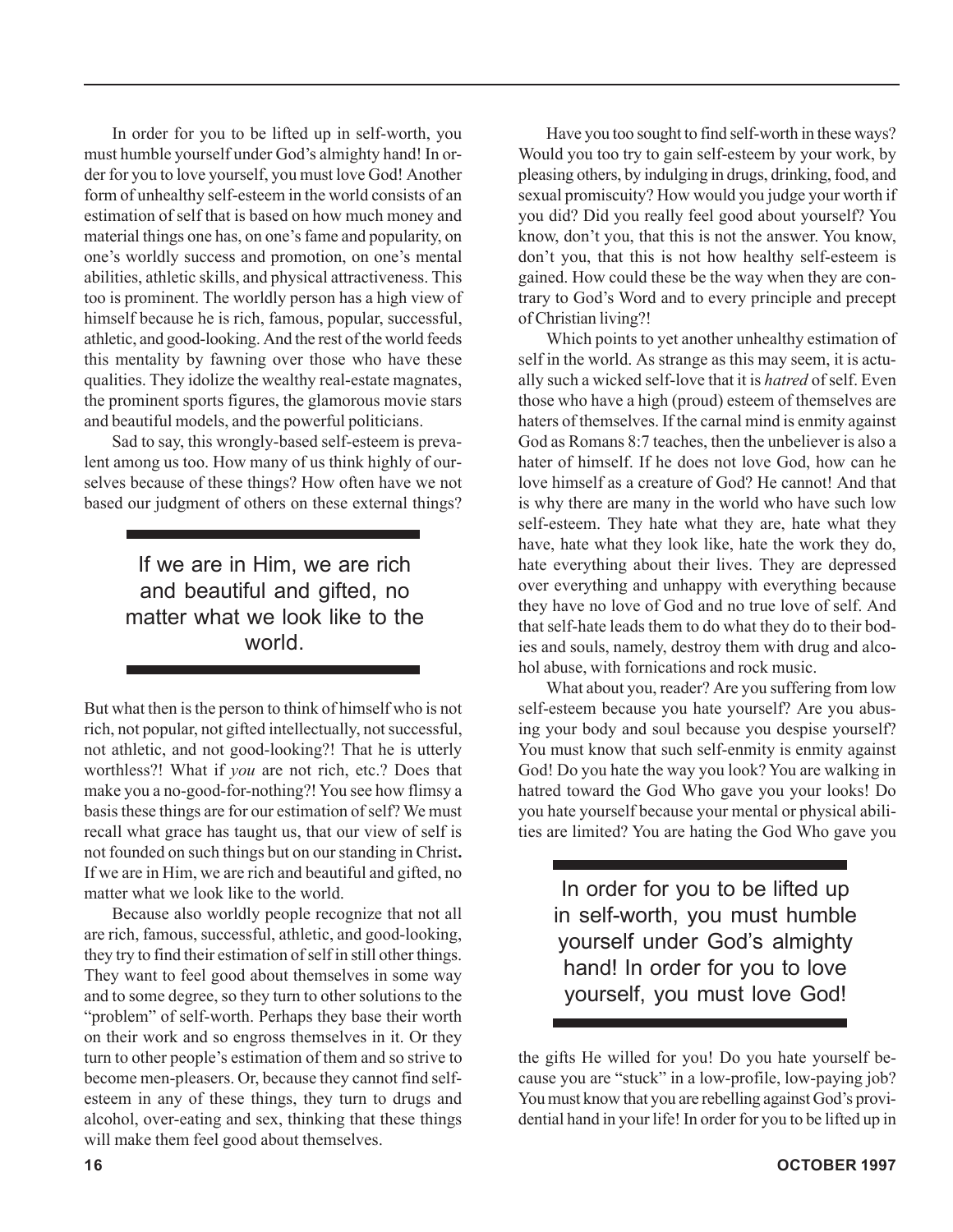self-worth, you must humble yourself under God's almighty hand! In order for you to love yourself, you must love God!

One other unhealthy form of self-esteem we must mention. It is promoted not only in the world but also in the church-world. It is rooted in a denial of man's inherent sinfulness and makes much of his natural goodness. It despises the traditional Christian view of man as a wretched sinner worthy of eternal condemnation. It con-

> Any view of man (self) which does not reckon with sin is bound to lead to a false and destructive esteem of self.

demns the Biblical confessions of Job ("I abhor myself.") and of Paul ("O wretched man that I am."). It talks proudly of human potential and possibility thinking, such that man can do what he wants to do and overcome what he needs to. This high estimation of man and self is taught in the secular universities and schools of our land; it is advanced in the counselling rooms of worldly psychologists; and it is preached in the modernistic pulpits of churches, even in some Reformed pulpits.

But it is a rejection of God's revealed truth and must therefore be rejected by us as well. Any view of man (self) which does not reckon with sin is bound to lead to a false and destructive esteem of self. Any self-estimation which does not begin with confession of sin and therefore with self-abasement cannot give healthy self-esteem. In our own view of self and in our own esteem of self we must start with this: I am a wicked sinner before God, whose worth before Him is such that I deserve to be punished everlastingly in hell. Only when we begin with this can we go on to see our true worth in Christ and thus be led to true self-esteem. Healthy self-esteem is always humble. Have you learned that too? ❖

*\_\_\_\_\_\_\_\_\_\_\_\_\_\_\_\_\_\_\_\_\_\_\_\_\_\_\_\_\_\_\_\_\_\_\_\_\_\_\_\_\_\_\_ Rev. Terpstra is pastor of First Protestant Reformed Church in Holland, Michigan.*

#### Church History

### Interview with Rev. C. Hanko

Part 1: The Student Introduction by Jeff Kalsbeek

n interview with Rev. Cornelius Hanko, con-<br>cluded a few years ago, has resurfaced. The<br>*Beacon Lights* plans to publish this intrigucluded a few years ago, has resurfaced. The *Beacon Lights* plans to publish this intriguing, informative meeting in four successive segments.

Upon completion of the fourth segment, an account of the beginnings of our Protestant Reformed Churches which Rev. Hanko has consented to rewrite, will follow. This history, with Rev. Hanko's experiences along the way, relates many of the events and positions taken during this turbulent time. This, in turn, serves to create a picture of circumstances in Grand Rapids, Michigan in the early 1920's.

Born in 1907, Rev. Hanko began to attend Calvin Seminary in 1924 during the height of the controversy. The years following he studied under the Reverends Hoeksema and Ophoff in the new Protestant Reformed denomination. In 1929 Rev. Hanko accepted a call to the Hull, Iowa congregation, starting 50 years of active ministry. Other congregations he served were Oaklawn, Illinois (1935-1945), Manhattan, Montana (1945-1948), First Church in Grand Rapids (1948-1964), Redlands, California (1964-1971), and Hudsonville, Michigan (1971-1978).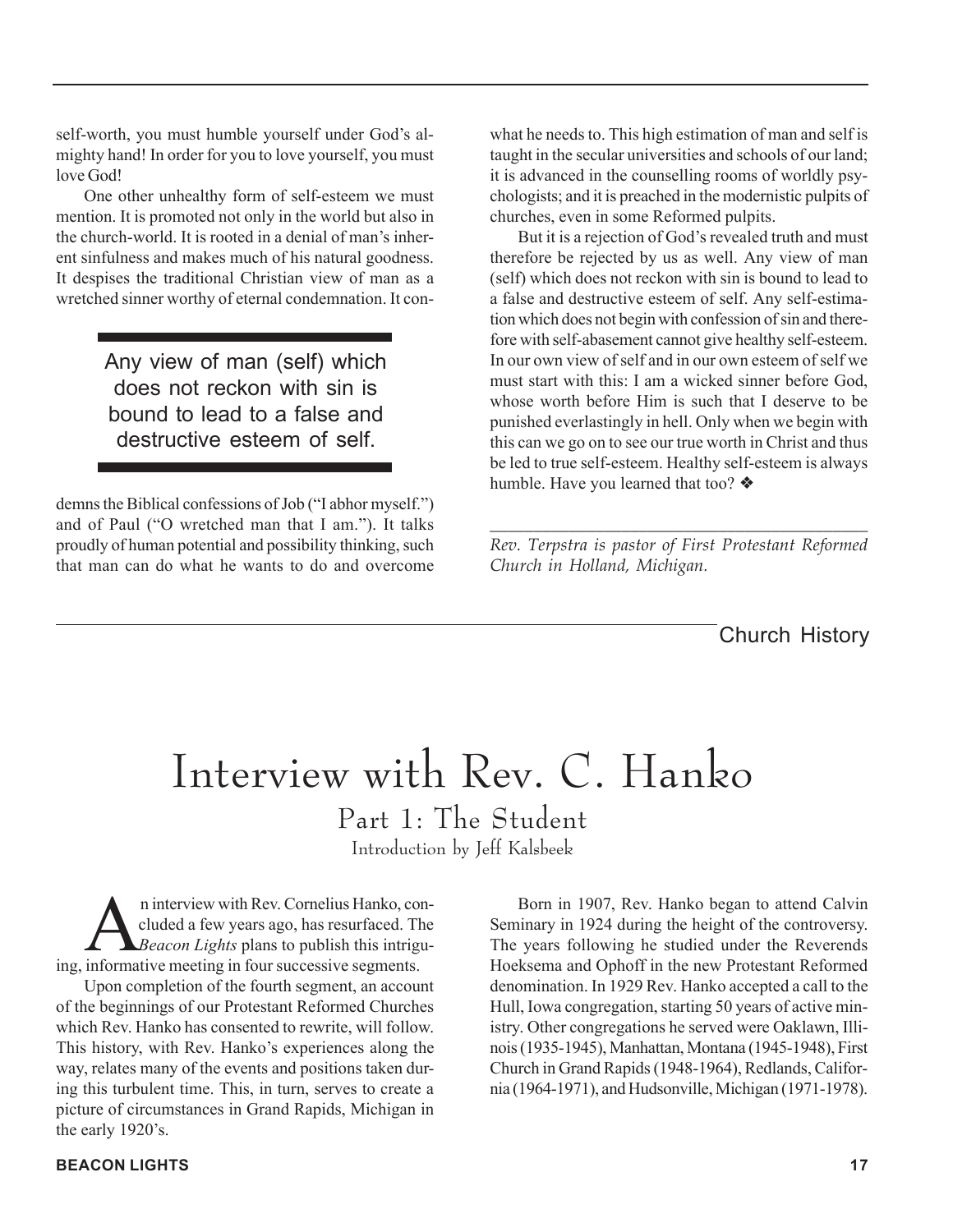#### **REV. C. HANKO: THE STUDENT**

#### **QUESTION:**

Could you tell us a bit about your background; your parents and your early life in the church?

#### **ANSWER:**

My parents had come from the Netherlands in the late 1800's. My dad came from the State church (Hervormd). My mother came from the Reformed church of the Secession of 1834. My mother came from a very poor family; the father was an ordinary farm hand who went to work for a farmer for meager wages. In fact, they were brought up in poverty. So much so, that my mother often said that she went to bed hungry. When she was 11 years old, her parents couldn't feed her anymore, so she had to go out to work. But she did have Christian instruction up to the time that she went to work. Which is quite amazing; if you figure that they hardly had any money, yet they did insist on Christian instruction. And, you can tell, too, in her whole life that she had had a very strong religious background. As to my dad, it was the opposite. He came from a family that went to church but wasn't strong in doctrine.

I belonged to the Eastern Avenue Christian Reformed Church. That's where I was baptized. In fact, I was baptized by Rev. Groen, when he was still minister there. Rev. Hoeksema came in 1920.

#### **QUESTION:**

What impression did Rev. Hoeksema make on you when he came to Eastern Ave. Church in 1920?

#### **ANSWER:**

I was quite young, but my parents certainly saw the difference. Rev. Groen was really a Janssen man<sup>1</sup>, very liberal. In fact, Eastern Ave. Church was often referred to as "Groen's Opera House" because in comparison with the other churches it was quite modern.

When Rev. Hoeksema came, there was a radical change. Especially my dad was very strongly influenced by Rev. Hoeksema. I think I could say the Rev. Hoeksema brought a radical change in his life. He was never happy under Groen. Of course, my mother went along with that, although she had been raised as an infralapsarian, and it was a little hard for her at first to accept the strong supralapsarian<sup>2</sup> influence of Rev. Hoeksema.

I was going to high school at the time, and the high school was strongly opposed to Rev. Hoeksema. At first,

I was inclined to think, well, Rev. Hoeksema must be wrong. We had some pretty warm discussions at home. I was trying to defend common grace in my way. My dad wouldn't hear of it. We had reached a point where my dad said, "Why don't you just go to Sherman St. Church!"3 . Well, then I thought; if I'm going to change churches I'd better know what I'm talking about. So after catechism class I went up to Rev. Hoeksema and said, "May I ask you some questions that bother me?". "Sure", he said. So we got to talking, and the more I talked with him the more I was convinced that I was all wrong and that the high school was all wrong. So that brought about quite a change in me, and I decided that if Rev. Hoeksema was going to be put out, instead of becoming a minister in the Christian Reformed Church, which I had in mind then already, I'd surely go along with him.

#### **QUESTION:**

What events led up to the controversy over common grace which erupted in 1924?

#### **ANSWER:**

The Janssen case. There were four professors at Calvin that were opposing Prof. Janssen, and rightly so. Janssen was thoroughly modern. He would fit in better today than he did then. He denied the inspiration of Scripture, and its infallibility. He denied the miracles. The 10 plagues were all natural happenings, he said. The walls of Jericho fell by an earthquake. Samson was no real person, only a myth. There was really no doubt about it that he was all wrong. The professors never talked to Janssen about it, but went directly to the Synod of 1920. Well, the Synod said, you can't do that, and the professors should have known that too. They should have talked to Janssen first. So at the Synod of 1920, Synod did nothing. Later, the Theological School Committee appointed a study committee because four professors were not satisfied. Rev. Hoeksema was on that study committee.

I don't know what would have come of it if Rev. Hoeksema hadn't taken it up. Realizing what was happening at Calvin Seminary, he began to write about it in the "Banner". He was quite influential in having Janssen put out in 1922. That's why the Janssen men turned against him and decided to attack him. They used the issue of common grace to do it.

#### **QUESTION:**

Was common grace the topic of a lot of discussion among the people in general, in those days?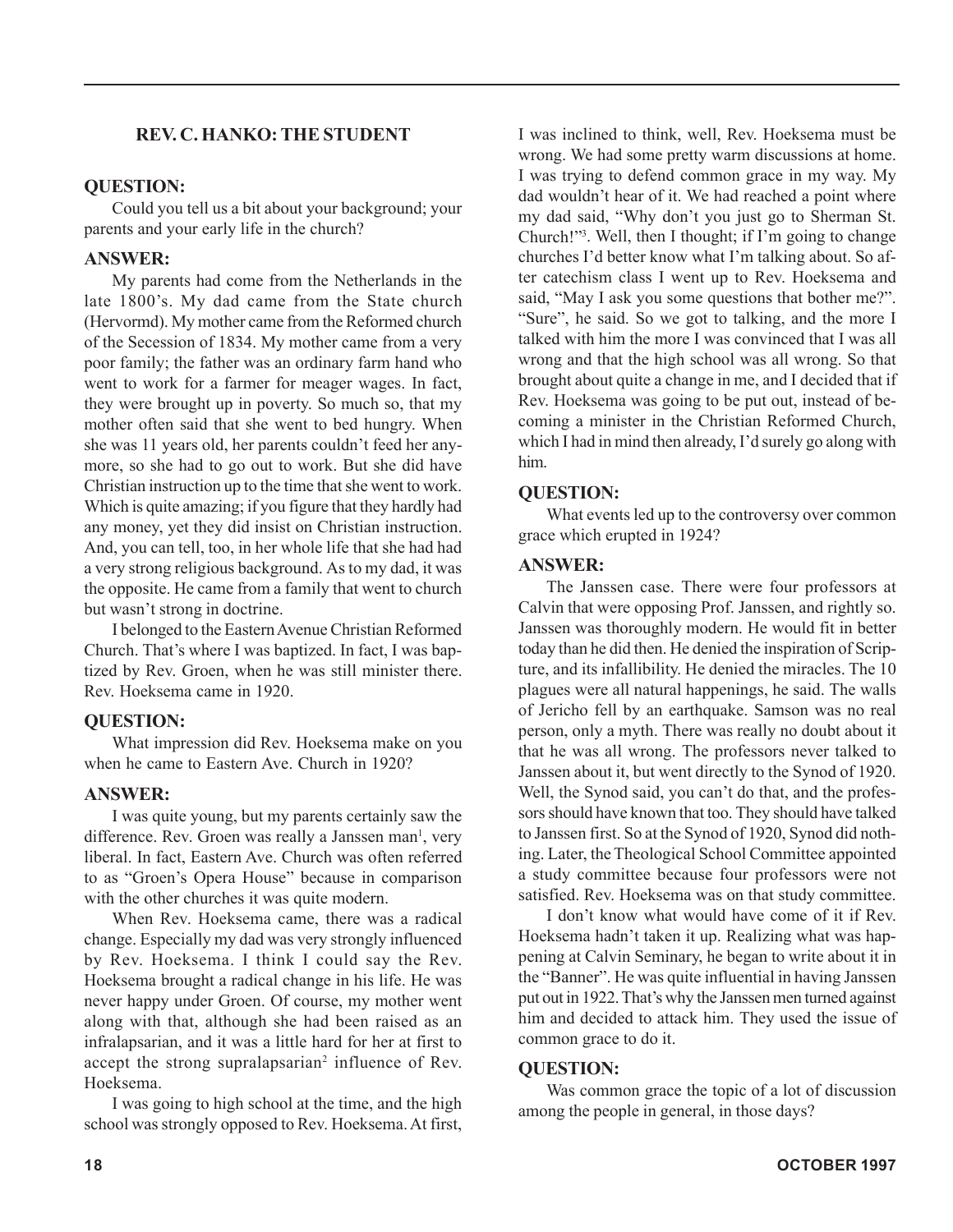#### **ANSWER:**

It was, especially in Grand Rapids, and I think pretty well throughout the whole country. There were a lot of pamphlets written and read, and I think people pretty much knew what was going on and what was being debated. But it was really a big thing in Grand Rapids. If you saw a group of men standing together on a street corner, you didn't have to ask what they were talking about. Or in the grocery store, or on a Sunday evening in the summer when the windows were open. If you were walking along the streets you'd hear debate everywhere. It was interesting just to walk along the streets and hear people arguing, because everyone was talking about common grace.

In fact, we did so much talking about common grace at Calvin College, that they announced from the platform at chapel that there might be no more discussion about common grace within the walls of the school.

Women came to the Classis meetings already at eight o'clock in the morning. Some of them would take their sewing, knitting, or crocheting along, and sit there all day. Then they would go home around four or five o'clock, and after supper, the men would be there. You could go there any time of day or night, and there was always a crowd of people. I would go with the sons of Prof. Berkhof and Prof. Volbeda. It was something that everyone was talking about all the time. It was the issue of the day. In fact, I have clippings from the Grand Rapids Press, right off the front page, of what was going on.

#### **QUESTION:**

After the split you attended the Protestant Reformed Seminary?

#### **ANSWER:**

Yes. In fact, that was one of the first things Rev. Hoeksema talked about after the split. He said, "You're coming to our seminary aren't you?" (I was going to Calvin College at the time). So I said "Sure, that's what I have in mind". So I was one of the first students in our seminary. He was suspended in December 1924, deposed in January of 1925, and our seminary started in June of 1925. We started with 10 students, five continued and five dropped out.

#### **QUESTION:**

In addition to Rev. Hoeksema, the Revs. Danhof and Ophoff were also deposed for opposing common grace. Can you tell us about those men, beginning with Danhof?

#### **ANSWER:**

Theologically the three men were in agreement. Rev. Danhof was the oldest of the three. Really, Rev. Hoeksema was a disciple of Rev. Danhof. Rev. Danhof had been a minister at the Dennis Ave. Christian Reformed Church, right off Fulton Ave. We use to call that the Brickyard. Hoeksema, as a student, used to go to hear him, because Rev. Danhof had opposed common grace for quite a while already. And at a 1918 ministers conference he had given a paper that concerned the covenant, and there he expressed that idea of the covenant was a relationship of friendship. Hoeksema really thought a lot of Danhof.

But Rev. Hoeksema was the younger man and a far more powerful speaker, and much clearer in his presentation. When the Protestant Reformed Churches started, Hoeksema received invitations from different parts of the country to speak.

We started school in June, right after Calvin was finished. Rev. Hoeksema had four subjects on Monday afternoon. On Wednesday afternoon, Rev. Ophoff had four subjects. On Friday, Rev. Danhof came from Kalamazoo. Danhof said, "I'm not coming for a half day. If I'm going to come in from Kalamazoo, I'm going to make a day of it". So he started school at nine o'clock in the morning and continued till five o'clock in the afternoon.

Because we had so many hours, he had eight subjects. We were taking notes as fast as we could, one subject after another. So on Saturday, we would have to type up these notes. If we didn't they were gone. They were written in long hand, with lines to express this or that, the way you take notes when you're in a hurry. We spent practically all day Saturday on Danhof's lectures.

On Monday afternoon, we would say to Rev. Hoeksema, "We didn't have much time to prepare because Danhof loaded us with work." "Never mind," he would say, " I have four subjects and you're responsible for those four subjects." When we complained to Danhof, he would say, "I don't care. You fellows have to preach after awhile, and I've got to get you trained."

Immediately, there was friction, and that didn't improve, especially not when Rev. Hoeksema was getting invitations to speak out West and Rev. Danhof wasn't. Eventually, Rev. Danhof quit. The school never finished that year. That was the end of the school year. But I was always glad I had that year with Danhof because he had a unique way of presenting things.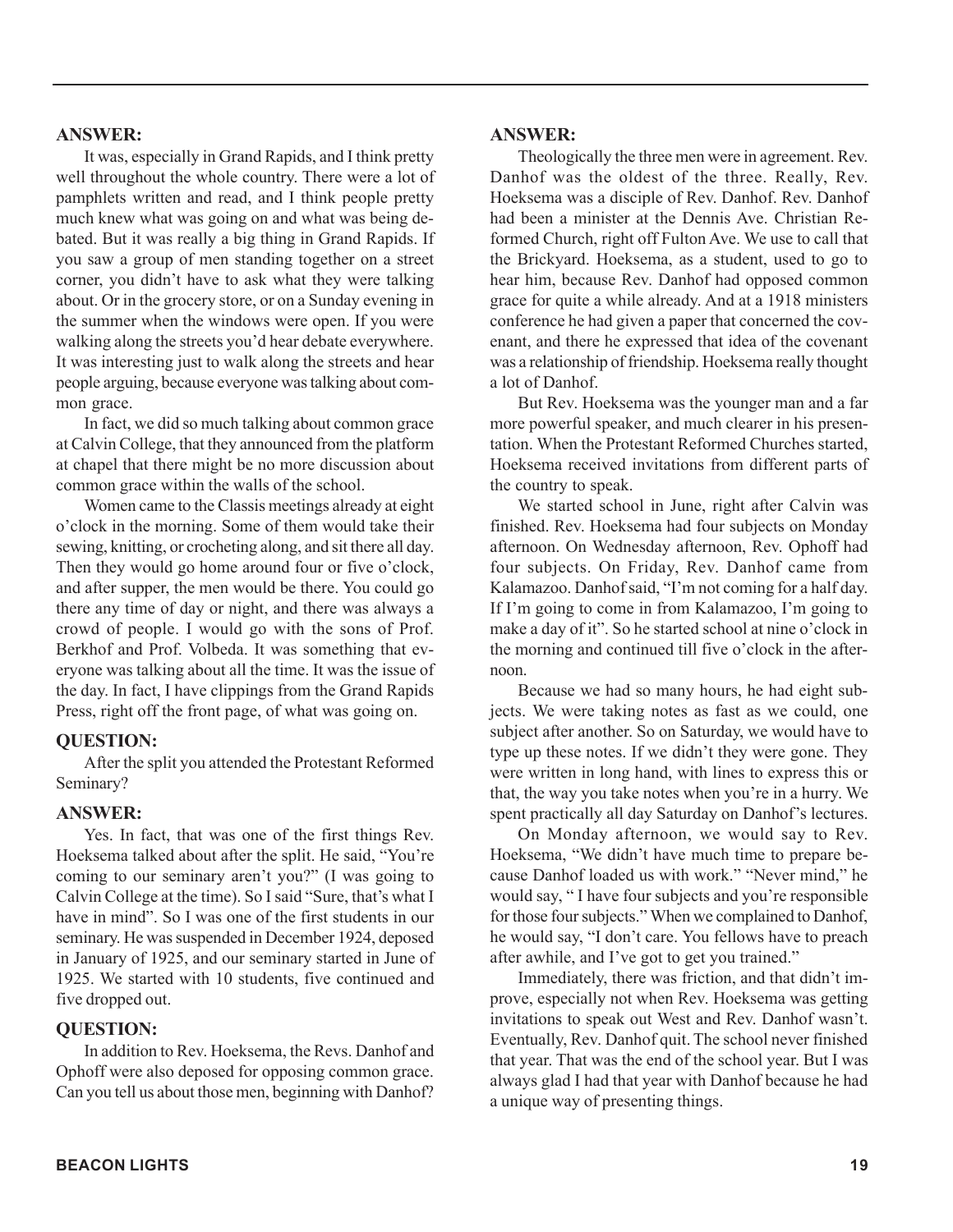#### **QUESTION:**

The other minister deposed for opposing common grace was Rev. Ophoff. Could you tell us about him?

#### **ANSWER:**

Yes. If you start by John Ball Park and go along the river as far as Riverbend, at the corner of Riverbend and Kenowa there was a little church. That isn't there anymore. That was a Christian Reformed Church. That's where Rev. Ophoff was minister. That was his first church. He immediately stood with Rev. Hoeksema, no doubt about that. Rev. Hoeksema admired him. He was true blue, all the way through. He took a stand and that was it. He was not like Hoeksema, but he knew what he was talking about.

When he got into the school, that was something new for him, and it took awhile for him to get his feet on the ground. He'd had some Hebrew at Calvin, but to teach it, that was something else. During the first year it was quite a struggle because he didn't know Hebrew much better than we did. But he gradually worked into it, and in the later years, they would even say at Calvin, "If you want a good Hebrew course, you take it at the Protestant Reformed Seminary." He knew his Hebrew; but he learned it. He studied it.

During those years he was working day and night. One of his boys said to me one time, "The only way I knew my dad was the light under the study door. I'd get up at night to go to the bathroom, and the light would be on." That's what it took in those years. ❖

1 Maintaining a cooperation between the church and the world, rather than the antithesis; holding a critical approach to scripture as opposed to the approach of faith.

*\_\_\_\_\_\_\_\_\_\_\_\_\_\_*

2 Infralapsarianism: God's electing some men to salvation after the fall of man. Superlapsarianism: God's election of His people in eternity; before creation.

<sup>3</sup>A congregation where common grace found support.

### IN WITTENBERG by J.P. de Klerk



There is the interior of the City<br>Church of Wittenberg, af-<br>ter its restoration in 1929. Church of Wittenberg, af-At the right side is the Pulpit, which was already used by Dr. Martin Luther. There are still services every Sunday, and always more people come than there are seats available, so that many remain standing as far as the back wall. This happens especially during the summer months when there are quite a few tourists in Wittenberg.

When the Reformation came, only few alterations were made, except the breaking of a number of images (in 1522). There is a font, being a particular treasure cast in bronze by Herman Vischer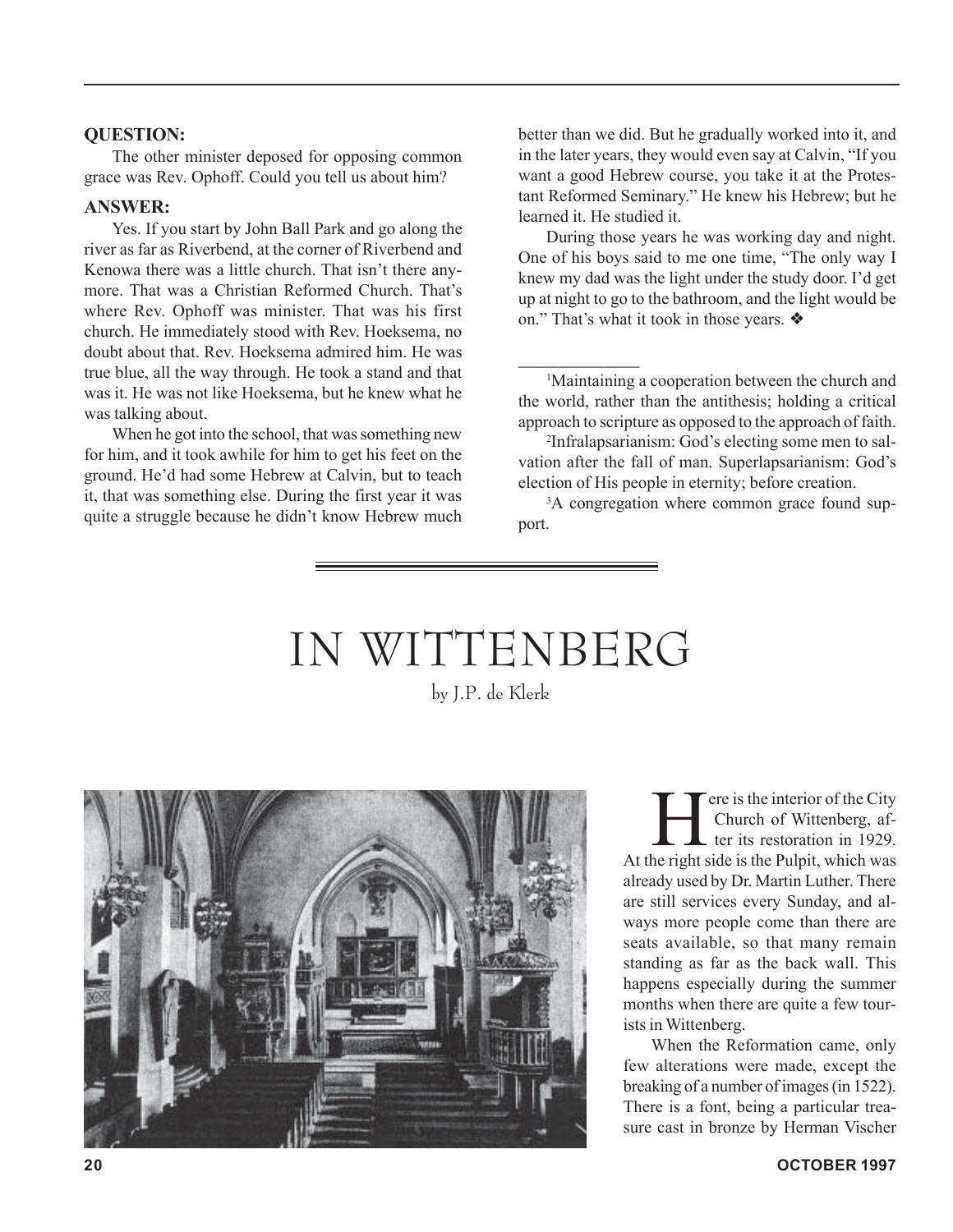the Elder in 1457, that remained intact. A witness of early medieval piety is the sandstone relief of the Judge of the world, which has found its place in the sacristy. There are also the paintings of Lucas Cranach the Elder (1472- 1553), representing the fundamentals of Evangelical communal life and the perception of the Reformation by the Church. It is a portrait collection of the Wittenberg Reformation, (1) Luther on the pulpit, (2) Luther dressed as Junker Jorg when he had to flee, (3) his friend Melanchton at the christening, (4) Dr. Johannes Bugenhagen, who blessed Luther's marriage, and brought the Reformation on behalf of Luther to many cities in Germany and Denmark, (5) Katharina von Bora, the wife of Dr. Martin Luther.



Minding Missions

### STATUE OF DR. MARTIN LUTHER by J.P. de Klerk

t the big marketplace of the German city of<br>Wittenberg this frontal picture was made of<br>the Reformator, Dr. Martin Luther, whose Wittenberg this frontal picture was made of monument was carefully made and placed under an iron baldachin (to protect it against snow and rain). At the background you see a glimpse of the Town Hall, built in the years 1524-1542. The statue shows Luther in his gown as a professor of theology, with the open Bible in his hands, as he translated it out of Latin into German. The monument was probably made in 1865. ❖

*\_\_\_\_\_\_\_\_\_\_\_\_\_\_\_\_\_\_\_\_\_\_\_\_\_\_\_\_\_\_\_\_\_\_\_\_\_\_\_\_\_\_\_ J.P. de Clerk is an author and journalist from the Protestant Reformed Church of New Zeeland.*

## A City on the Hill

by Jay Martz

e are the light of the world. A city that is set on a hill cannot be hid. I would like to share with you how the grace of God can redeem a lost soul. A man I know was a fitness instructor work-

**BEACON LIGHTS 21**

ing in a large health club in Indiana. He was raised Roman Catholic, though he did not practice it. He was a man who sought to please himself, though you may not have been able to tell it right away. To most he seemed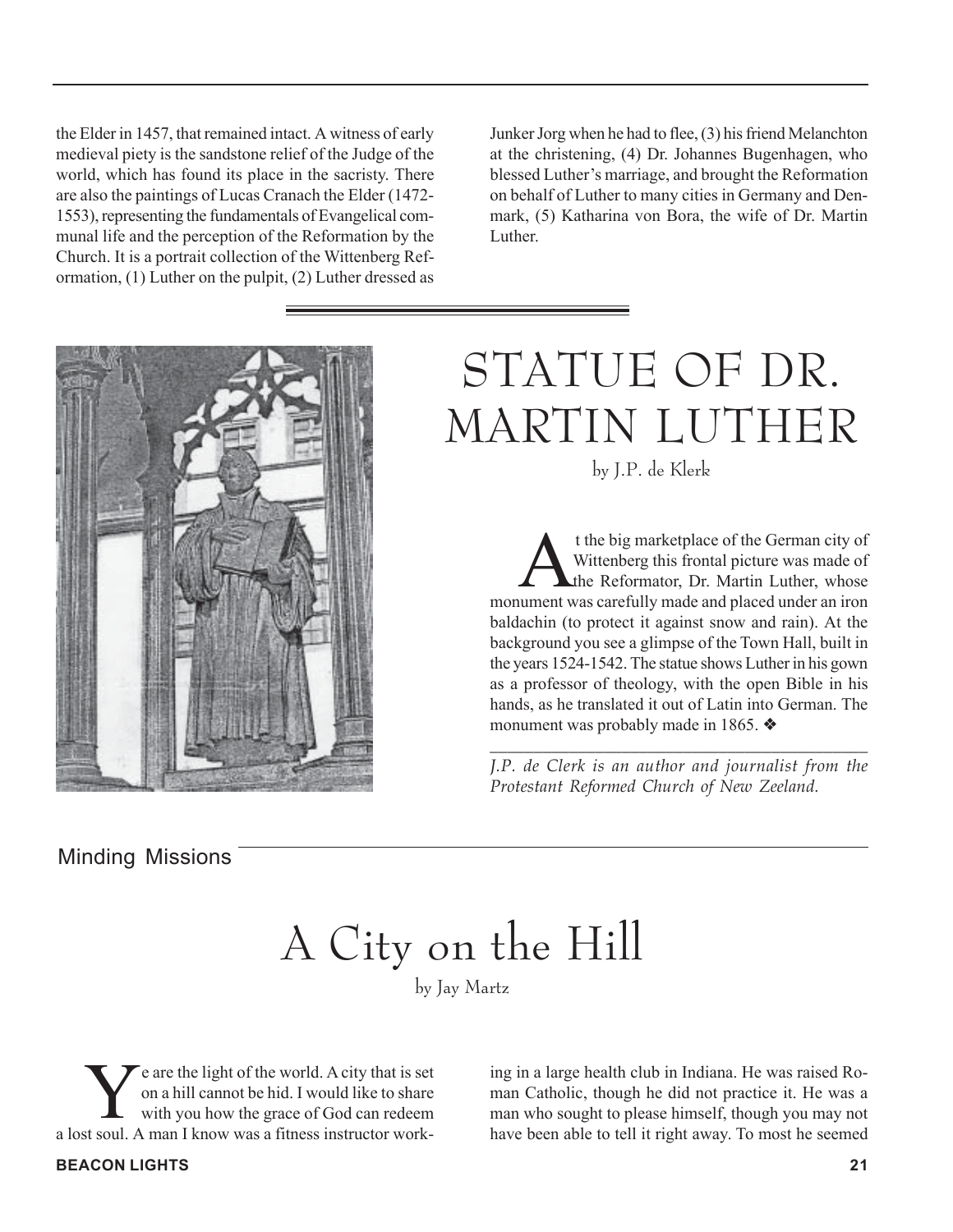like a good enough guy, but that was the world's perspective. One could not tell how black his heart was. They did not know of the dungeon and the chains that bound his will. Had they known the vanity of his mind they may have shuddered. If they had been honest with themselves, they to for the most part shared in his lost state.

By the gracious providence of God, a young lady with whom he worked began speaking about her church, and truths that it taught. She also told him of the threehour journey she and her family made every week to church. The man could not understand how anyone would desire to ride three hours to church every week. He could not fathom the reason for traveling to a church, after all they lived in "the city of churches." Was there not a church in the area that would suit this girl and her family? This provoked some questions on his part, as one might imagine. What loyalty this young woman had. After asking some questions the girl shared her faith in God with him. She spoke of a sovereign God, who saved his people from their sins. A predestinating God who controls all that comes to pass. Wow, thought the man, this girl is crazy. She must be a Jehovah's Witness. Only a cultist would believe such things. After all, the man thought as long as one did not kill anyone, God would not cast him into hell. After much thought and discussion this man sought to prove her wrong. She provided him with her personal Bible, marked according to the five points of Calvinism, and he began to search the scriptures. After some study, he was content that he could not find any evidence that would indicate that she was correct. Being convinced that he was right, the study and the conversation about religion ceased. No doubt, this revealed the scales that covered his eyes and the hardness of his heart. After all, are not the truths of God's sovereignty on every page of his Word? He lost contact with this girl because she moved Michigan and got married soon after they had the aformention conversations.

Two years had past and the young woman, now a mother, called to see if she could get her Bible back from him. Amazingly he had been reading her Bible for the past two weeks. He had been convicted shortly before of his utter hopelessness. He had known all along that there was a God and He was the God of the Bible. Knowing that such a creator existed, he was moved to know what God's purpose for him was. He was compelled to read the Bible as he believed it to be God's Word. He began seeing things that the girl had told him of two years before. He did not know how to contact her, but God

moved her to call him at just the right time. This man is now a member of the Protestant Reformed Churches, along with his wonderful wife, whom God did regenerate approximately the same time as himself. How wonderful is the grace of our Lord.

The man of whom I speak is I, saved by God's grace. This woman's testimony was used by God in a wonderful way. She did not convince me with skilled apologetics. She did not plead with me to believe. She told me who God was and what he had done for her and left it at that. Her dedication to God and also her confidence in what she said struck me. This is being a good witness. God regenerates, not man. Only the omnipotence of God can raise a dead soul. Our Covenant God may use the witness of his people to draw people under the preaching. We show our faith by how we live. This is what impressed me about my dear friend. Her walk caused me to see that she was different, which provoked me to do some searching. She was an instrument of the Lord to bring my wife and myself under the chief means of grace. I cannot thank God enough for giving me such a friend as she. Her family opened their house to my wife and I for the year before our marriage, as we traveled the same three hours to church each week. We dearly love them for all that they have done for us.

We as Christians are not called to be preachers. It is not our goal to go out and win souls. The Word of God delivered by an ordained minister is Gods chosen vessel to spread the gospel. This is our Lords appointed means of gathering his church. We are to be ready to give an answer of the hope that is within us. We are to tell others what God has done for us. The sound gracious preaching that my friend received from week to week gave her the ability to stand for the truth. You may see fruit of your testimony years later. Remember you may tell someone of your faith and they may think you are crazy, yet God may in the future grant repentance unto them.

Be faithful in your calling and know that our Lord Jesus Christ will give the increase. May He receive all glory and honor both now and forever. ❖

*\_\_\_\_\_\_\_\_\_\_\_\_\_\_\_\_\_\_\_\_\_\_\_\_\_\_\_\_\_\_\_\_\_\_\_\_\_\_\_\_\_\_\_\_ Jay is a member of South Holland Protestant Reformed Church in South Holland, Illinois.*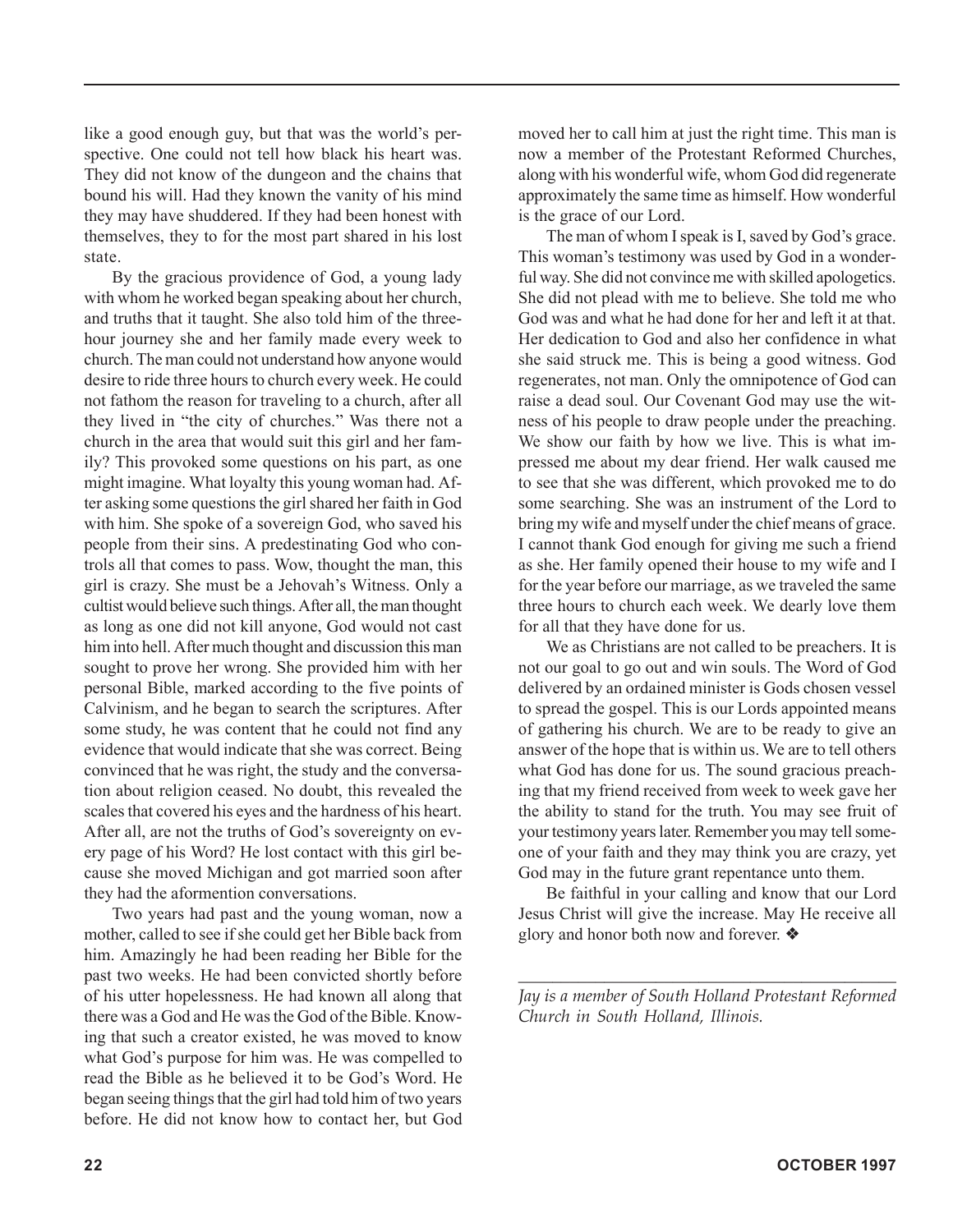# Kids' Page **"LITTLE LIGHTS"**

### The Flower (3)

 Little Anna was entertaining herself at the edge of the yard when finally she toddled over to where her mother, sister, and brother were raking leaves. Her face beamed as she presented her mother with a tiny wildflower.

 "Oh Anna, what a beautiful flower," Mother said as she picked up the little girl and they examined the flower together.

 Nathan glanced over his shoulder and remarked unenthusiastically, "It's a weed."

 Lydia took a little more time in making her judgement, but finally could only say, "It's pretty small."

 Still Anna and her mother "oohed" and "aahed" over the tiny bloom. "Anna, I'm going to go in and get a vase so you can pick a whole bouquet for me, okay?" Anna nodded vigorously.

 When Mother returned, Nathan teased, "Does this mean we never have to pull another weed? They're all so beautiful!"

 "Nice try," retorted Mother, "but only *this* one is beautiful. Look at the way the petals are arranged, and see here how these colors blend together? It's small, but it really is beautiful."

Nathan sighed and continued to rake.

 "I guess 'beauty is in the eye of the beholder'," commented Lydia.

"Yes," said Mother, "sometimes that really is true, just like the merchant man who found the pearl of great price and saw its beauty and worth. He sold all that he had to be able to buy it. We must see heaven like that, too. We must see its priceless worth and value. It's worth *everything*."

 "Well, here comes your 'priceless' little bouquet now!" said Nathan as Anna brought the scraggily looking arrangement to her mother.

Mother heartily laughed. How true; how true!

*Read Jesus' parables about the kingdom of heaven in Matthew 13:44-46.* ❖

*\_\_\_\_\_\_\_\_\_\_\_\_\_\_\_\_\_\_\_\_\_\_\_\_\_\_\_\_\_\_\_\_\_\_\_\_\_\_\_\_\_\_\_\_\_\_ Connie is the mother of 5 children and attends Hope Protestant Reformed Church in Walker, Michigan.*

### . . . let it shine!

by Connie Meyer

#### Can you find this pearl  $\lceil \bigcirc$  in the illustration **below?**